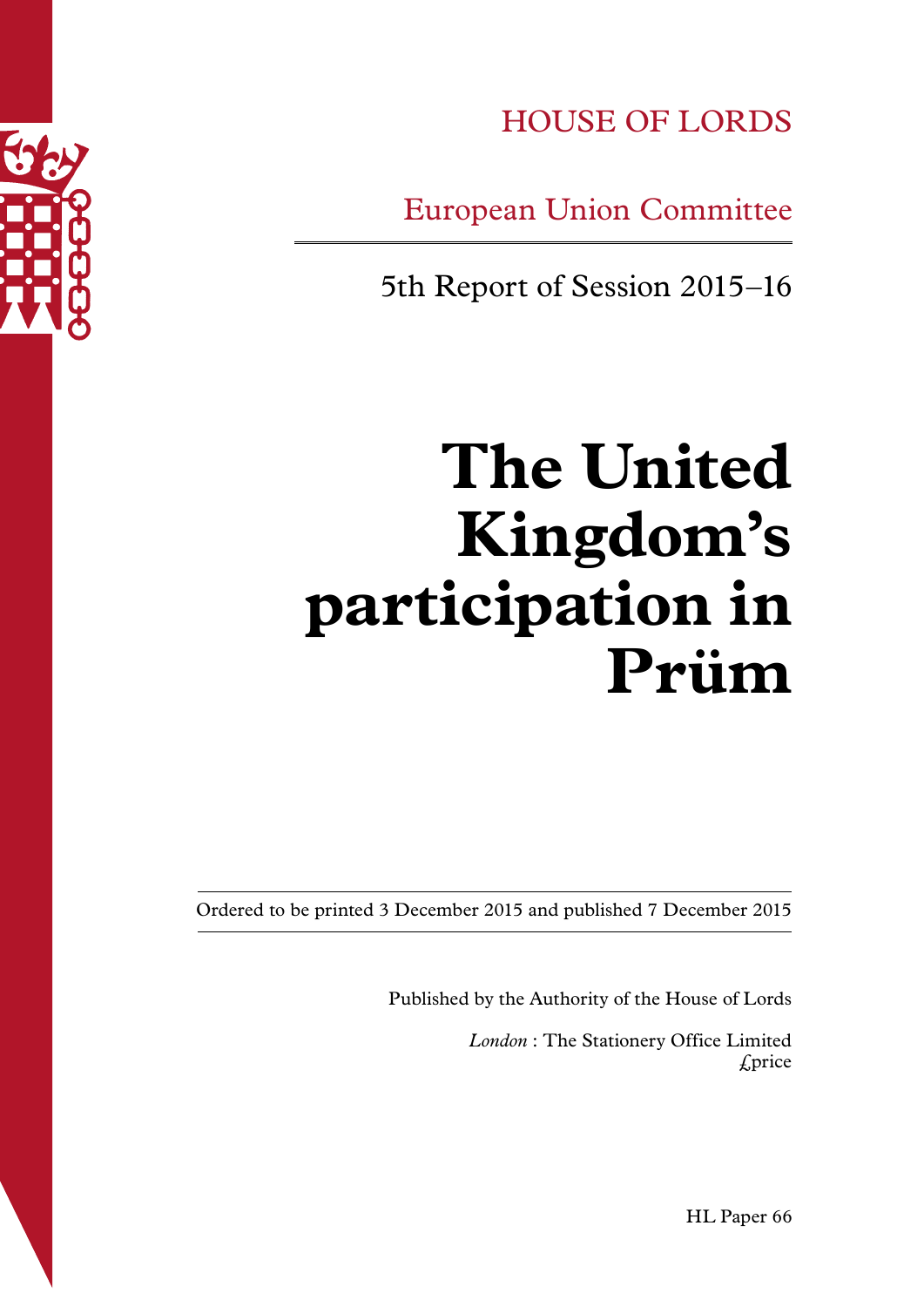#### *The European Union Committee*

The European Union Committee is appointed each session "to scrutinise documents deposited in the House by a Minister, and other matters relating to the European Union".

In practice this means that the Select Committee, along with its Sub-Committees, scrutinises the UK Government's policies and actions in respect of the EU; considers and seeks to influence the development of policies and draft laws proposed by the EU institutions; and more generally represents the House of Lords in its dealings with the EU institutions and other Member States.

The six Sub-Committees are as follows:

Energy and Environment Sub-Committee External Affairs Sub-Committee Financial Affairs Sub-Committee Home Affairs Sub-Committee Internal Market Sub-Committee Justice Sub-Committee

#### *Membership*

The Members of the European Union Select Committee are:

| <b>Baroness Armstrong of Hill Top</b> | <b>Lord Green of Hurstpierpoint</b>     | <b>Baroness Suttie</b>  |
|---------------------------------------|-----------------------------------------|-------------------------|
| <b>Lord Blair of Boughton</b>         | Lord Jay of Ewelme                      | <b>Lord Trees</b>       |
| <b>Lord Borwick</b>                   | <b>Baroness Kennedy of the Shaws</b>    | <b>Lord Tugendhat</b>   |
| Lord Boswell of Anyho (Chairman)      | Lord Liddle                             | <b>Lord Whitty</b>      |
| Earl of Caithness                     | Lord Mawson                             | <b>Baroness Willcox</b> |
| <b>Lord Davies of Stamford</b>        | <b>Baroness Prashar</b>                 |                         |
| <b>Baroness Falkner of Margravine</b> | <b>Baroness Scott of Needham Market</b> |                         |
|                                       |                                         |                         |

The Members of the Home Affairs Sub-Committee, which conducted this inquiry, are:

| Lord Condon                       | Lord Jay of Ewelme               | <b>Baroness Prashar (Chairman)</b> |
|-----------------------------------|----------------------------------|------------------------------------|
| Lord Cormack                      | Baroness Massey of Darwen        | Lord Ribeiro                       |
| <b>Lord Faulkner of Worcester</b> | <b>Lord Morris of Handsworth</b> | <b>Lord Soley</b>                  |
| <b>Baroness Janke</b>             | <b>Baroness Pinnock</b>          | Lord Wasserman                     |
|                                   |                                  |                                    |

#### *Further information*

Publications, press notices, details of membership, forthcoming meetings and other information is available at<http://www.parliament.uk/hleu>.

General information about the House of Lords and its Committees is available at [http://www.parliament.uk/business/lords](http://www.parliament.uk/business/lords/).

#### *Sub-Committee staff*

The current staff of the Sub-Committee are Theodore Pembroke (Clerk), Lena Donner (Policy Analyst) and George Masters (Committee Assistant).

#### *Contact details*

Contact details for individual Sub-Committees are given on the website. General correspondence should be addressed to the Clerk of the European Union Committee, Committee Office, House of Lords, London, SW1A 0PW. Telephone 020 7219 5791. Email [euclords@parliament.uk](mailto:euclords@parliament.uk).

#### *Twitter*

You can follow the Committee on Twitter: [@LordsEUCom](http://www.twitter.com/lordseucom).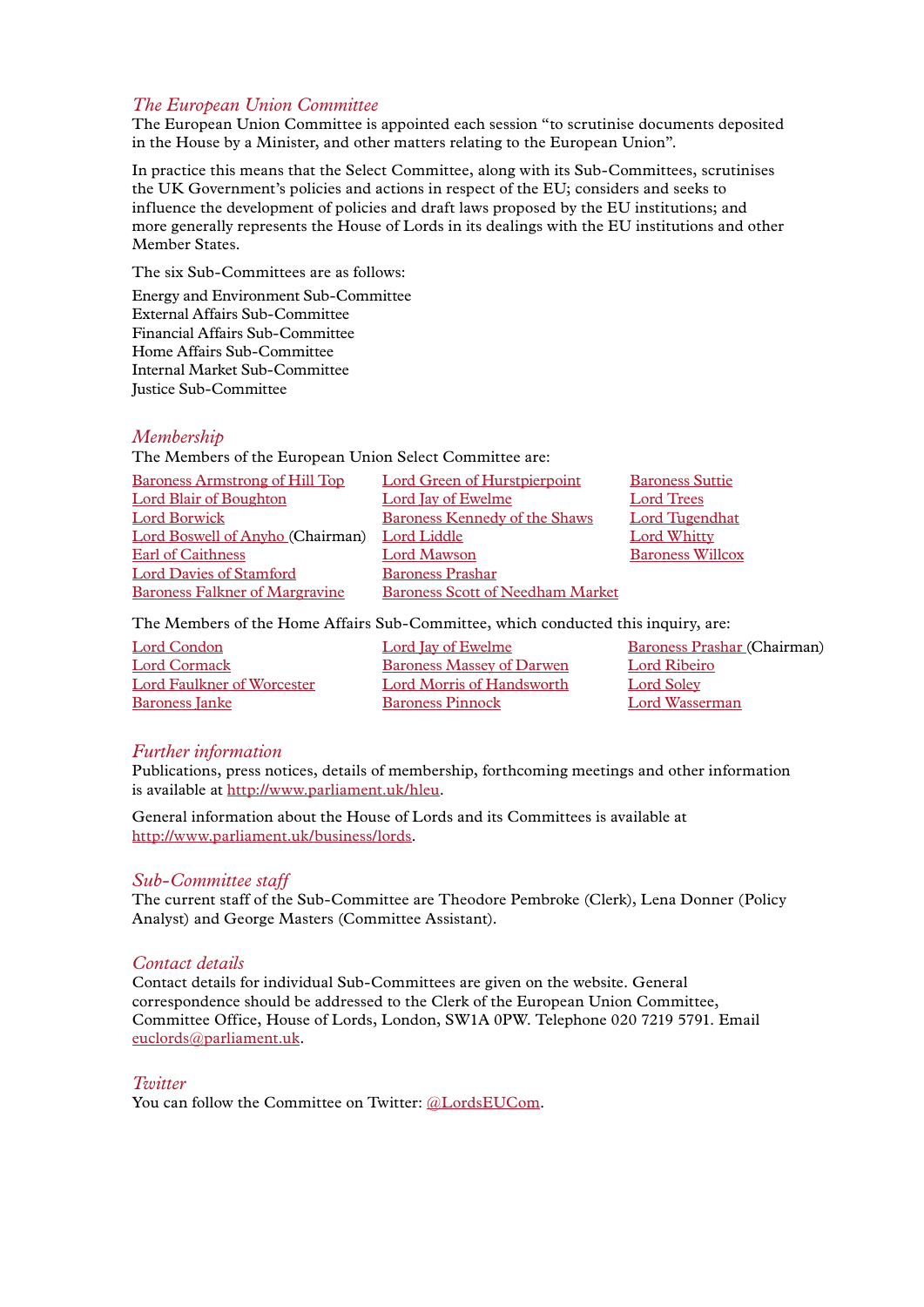# **CONTENTS**

|                                                              | Page |
|--------------------------------------------------------------|------|
| Introduction                                                 | 3    |
| The Prüm Treaty                                              | 4    |
| The Prüm Decisions                                           | 4    |
| The position of the United Kingdom                           | 4    |
| The UK block opt-out                                         | 5    |
| The role of the Committee                                    | 7    |
| The Business and Implementation Case                         |      |
| Option 1: Do nothing, maintain the status quo                | 9    |
| Option 2: Fully Implement Prüm                               | 10   |
| <b>Option 3: Alternatives to Prüm</b>                        | 15   |
| Conclusions                                                  | 16   |
| <b>Alternatives to Prüm</b>                                  | 16   |
| <b>Rejoining Prüm</b>                                        | 17   |
| Appendix 1: List of Members and Declarations of Interest     | 19   |
| Appendix 2: Draft Statutory Instrument implementing the Prüm |      |
| <b>Decisions</b>                                             | 21   |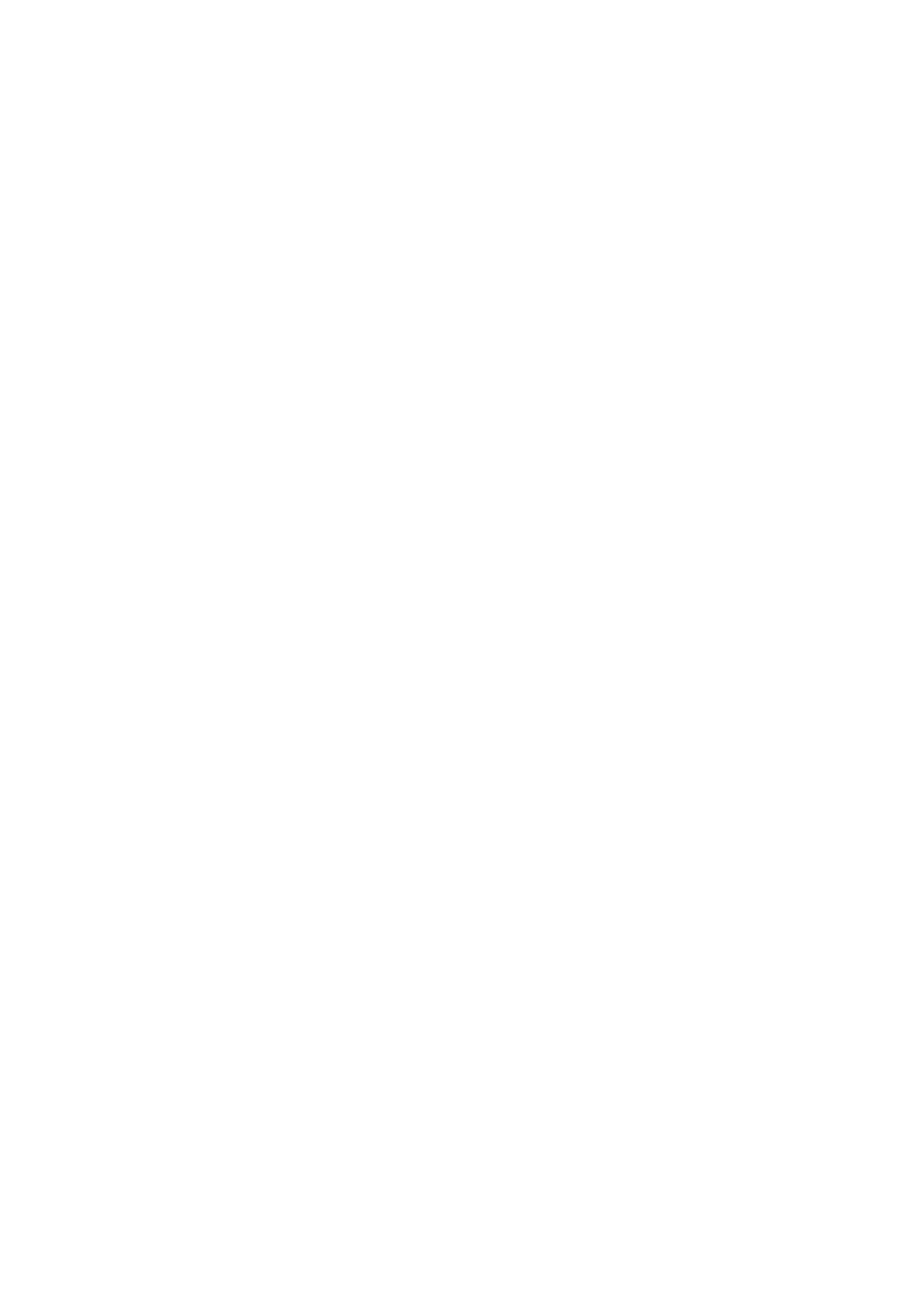# <span id="page-4-0"></span>**The United Kingdom's participation in Prüm**

# **Introduction**

- 1. On 26 November 2015 the Home Secretary announced, by means of a Written Ministerial Statement, the Government's intention to invite both Houses of Parliament to agree that the United Kingdom should rejoin the Prüm Decisions. These are two Council Decisions<sup>1</sup> under which the police forces of EU Member States are able automatically to share DNA, fingerprint and vehicle registration data. The Government has also invited the two Houses to agree that the United Kingdom rejoin the Framework Decision on the accreditation of forensic service laboratories, $2$  which recognises the validity of DNA and fingerprint analyses from other Member States and is necessary for participation in the Prüm Decisions. Although at the time of writing a motion had not been tabled, our understanding is that there will be a debate in the House of Commons on 8 December, and in the House of Lords on 9 December.
- 2. The Home Secretary's announcement on 26 November, and the hasty tabling of debates in both Houses, came after a period of several months during which the supply of information from the Home Office to the scrutiny committees was irregular and scanty. As recently as 18 November 2015 the Minister for Immigration, James Brokenshire MP, wrote to the House of Commons European Scrutiny Committee regretting that he did not "have a specific date for publication of the Command Paper, or for the vote." He also invited the Committee "to begin consideration of the matter." No explanation has been offered for the sudden urgency (given that the debate could have been held at any time before the end of December), which has in turn made it extremely difficult for scrutiny committees to give proper consideration to the complex and controversial issues on which Parliament will have to take a view. Such scrutiny is all the more vital, given that the Command Paper,<sup>3</sup> on the basis of which the House is to be invited to endorse the Government's recommendation, comprises an 83 page Business and Implementation Case, and 10 annexes—236 pages in total—comprising detailed technical analysis alongside the draft legislation required to implement the Prüm Decisions in national law.
- 3. **It is deeply regrettable that the Home Office, following its mishandling of parliamentary scrutiny of its decision to opt into 35 justice and home affairs measures in late 2014,**<sup>4</sup>  **is now again treating parliamentary scrutiny in such a disdainful manner.**

<sup>1</sup> Decision 2008/615/JHA, *On the stepping up of cross-border cooperation, particularly in combating terrorism and cross-border crime*: [http://eur-lex.europa.eu/legal-content/EN/](http://eur-lex.europa.eu/legal-content/EN/TXT/?qid=1449164181888&uri=CELEX:52008AP0615%20) [TXT/?qid=1449164181888&uri=CELEX:52008AP0615](http://eur-lex.europa.eu/legal-content/EN/TXT/?qid=1449164181888&uri=CELEX:52008AP0615%20) [accessed 3 December 2015] and Decision 2008/616/JHA, *On the implementation of Decision 2008/615/JHA on the stepping up of cross-border cooperation, particularly in combating terrorism and cross-border crime*: [http://eur-lex.europa.eu/legal](http://eur-lex.europa.eu/legal-content/EN/TXT/?uri=URISERV:jl0005)[content/EN/TXT/?uri=URISERV:jl0005](http://eur-lex.europa.eu/legal-content/EN/TXT/?uri=URISERV:jl0005) [accessed 3 December 2015]

<sup>2</sup> Framework Decision 2009/905/JHA, *Accreditation of forensic service providers carrying out laboratory activities*: [http://eur-lex.europa.eu/legal-content/EN/TXT/?qid=1449147148527&uri=](http://eur-lex.europa.eu/legal-content/EN/TXT/?qid=1449147148527&uri=CELEX:32009F0905) [CELEX:32009F0905](http://eur-lex.europa.eu/legal-content/EN/TXT/?qid=1449147148527&uri=CELEX:32009F0905) [accessed 3 December 2015]

<sup>3</sup> Home Office, *Prüm Business and Implementation Case,* Cm 9149, September 2015: [https://www.gov.uk/](https://www.gov.uk/government/publications/prum-business-and-implementation-case) [government/publications/prum-business-and-implementation-case](https://www.gov.uk/government/publications/prum-business-and-implementation-case) [accessed 3 December 2015]

<sup>4</sup> See HL Deb, 17 November 2014, [cols 326–366](http://www.publications.parliament.uk/pa/ld201415/ldhansrd/text/141117-0003.htm#14111741000189)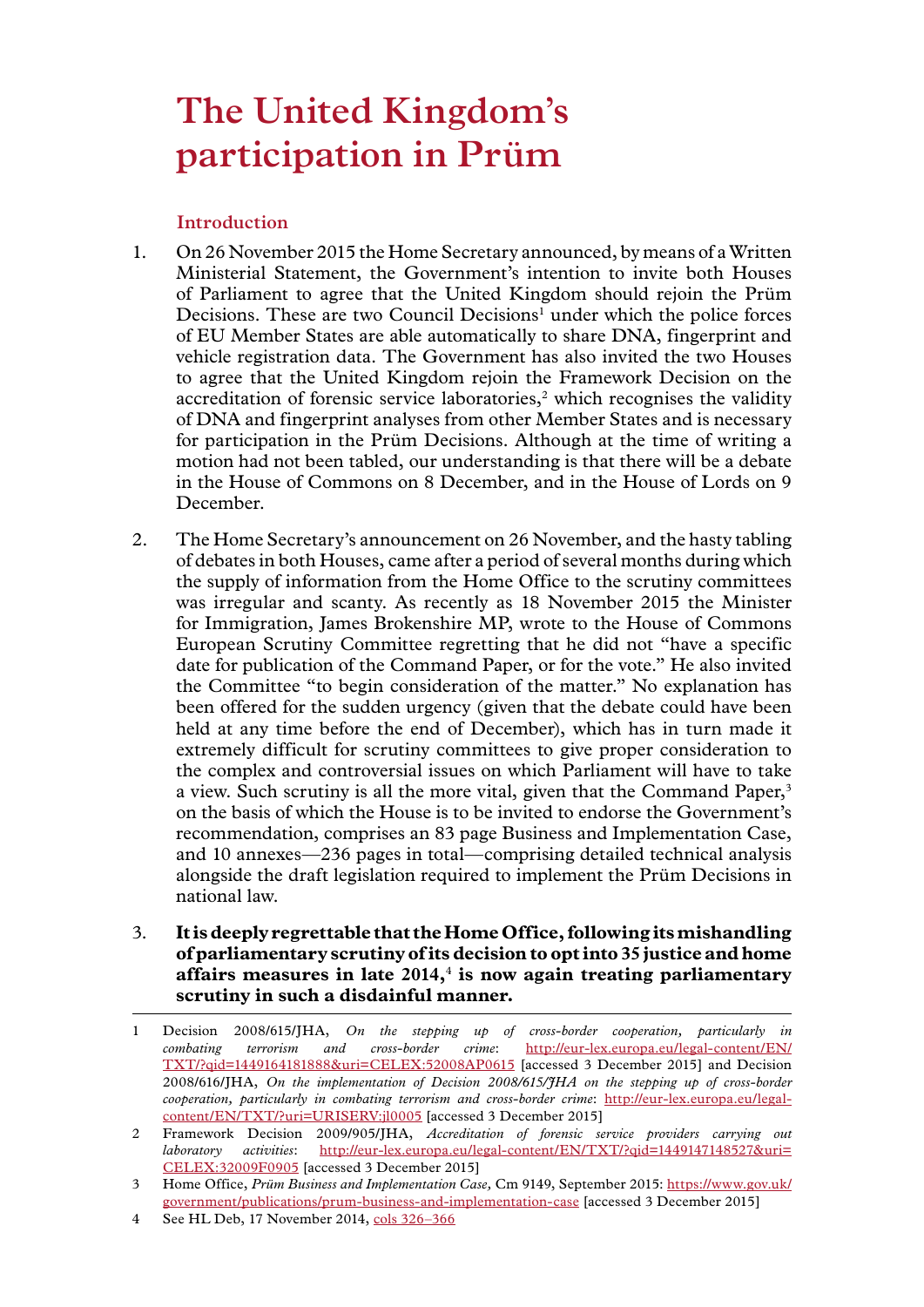#### <span id="page-5-0"></span>4 The United Kingdom's participation in Prüm

4. The purpose of this Report, which has been agreed by an expedited procedure, is to assist the House, both by presenting the background to the debate in a more succinct and accessible format than the Government has provided, and by putting on the record the view of the European Union Committee on why the UK should rejoin the Prüm Decisions.

# 5. **We make this report for debate.**

# **The Prüm Treaty**

- 6. The Prüm Treaty was signed by Austria, Belgium, France, Germany, Luxembourg, the Netherlands and Spain on 27 May 2005. The objective of the Treaty was to improve "cross-border cooperation, particularly in combating terrorism, cross-border crime and illegal immigration." It aimed to achieve this by improving the exchange of information between the Contracting States, particularly by giving reciprocal access to national databases containing:
	- DNA profiles;
	- fingerprints; and
	- vehicle registration data.

# **The Prüm Decisions**

- 7. The Prüm Treaty was an intergovernmental agreement, and it was only in 2008 that the Council of the European Union adopted two Decisions (the "Prüm Decisions") implementing most of the provisions contained in the Treaty into the Framework of EU law.
- 8. The first of these Decisions (2008/615/JHA) required Member States to open and keep national DNA analysis files for the investigation of criminal offences. Chapter 2 of the Decision set out rules and procedures for automated searching and transfer of "reference data" held within these files—that is to say, data relating to individual DNA profiles, which could be used to establish a match or 'hit', but which do not reveal the identity of the data subject. It then provided that the supply of further personal data relating to any such 'hit' should be governed by the national law of the Member State holding the data. Chapter 2 also made provision for the sharing of fingerprint data (subject to similar safeguards), and for allowing automated access to vehicle registration data.
- 9. Other Chapters within the Decision covered the sharing of data in connection with major events with a cross-border dimension (such as sporting events), conditions for the supply of information in order to prevent terrorist offences, and cross-border police cooperation.
- 10. The second Decision (2008/616/JHA) contained detailed technical measures necessary for implementation of the first Decision, including on the technical requirements for establishing DNA profiles.

# **The position of the United Kingdom**

11. The Prüm Decisions were adopted under the pre-Lisbon intergovernmental or 'Third Pillar' arrangements, which applied to EU police and criminal law measures. They came into effect in August 2008, but while most of the provisions were to be implemented within one year, a three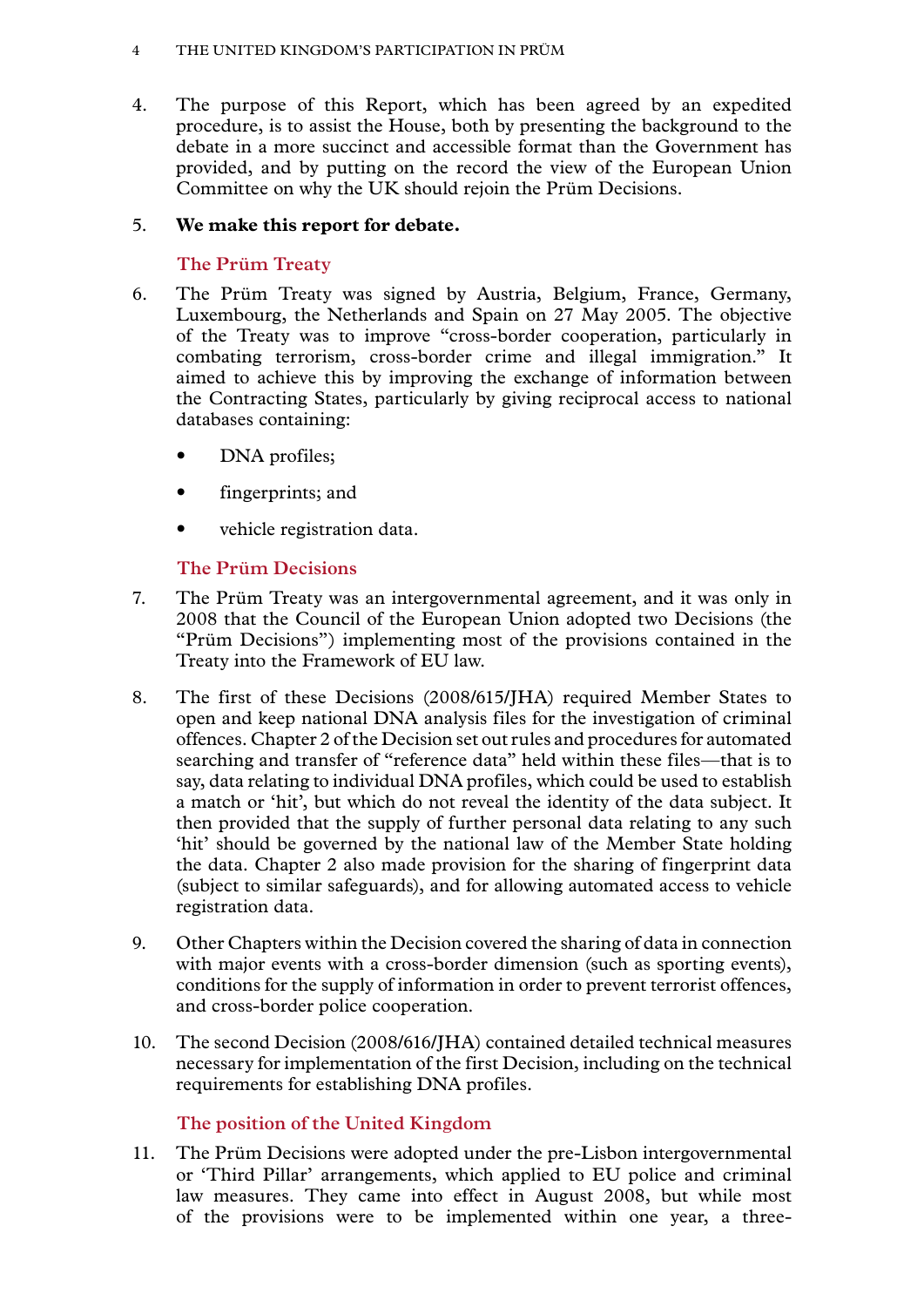<span id="page-6-0"></span>year implementation deadline applied to the provisions in Chapter 2 of the principal Decision. This gave Member States more time to achieve compliance with the technical requirements for sharing DNA, fingerprint and vehicle registration data.

- 12. Even this extended deadline proved challenging, given the technical complexity and cost of installing systems to support the automated exchange of data. In fact in January 2012 the Government told us that by the end of 2011 (four months after the implementation deadline of 26 August 2011) only 10 Member States had completely implemented Decision 2008/615/ JHA.
- 13. A year earlier the Government had notified us that the United Kingdom would be among those who would "not be able to implement Prüm in full before August 2011".<sup>5</sup> The main reasons given were, first, the Government's commitment to reform domestic law on DNA and fingerprint data retention,<sup>6</sup> and, secondly, the financial constraints imposed upon Home Office expenditure by the Spending Review 2011–2015.7

#### **The UK block opt-out**

- 14. By 2011 the Lisbon Treaty had entered into force. Under Protocol No. 36 to the EU Treaties, introduced by the Lisbon Treaty, the United Kingdom was able to notify the President of the European Council, no later than 31 May 2014, of its decision not to accept the powers of the Commission and the Court of Justice with respect to any acts of the Union in the field of police and judicial cooperation in criminal matters adopted prior to the entry into force of the Lisbon Treaty. The Government duly notified the Council of its 'block opt-out' in respect of all such acts (including the Prüm Decisions) on 24 July 2013.
- 15. A few weeks earlier, on 9 July 2013, the Government had published a list of 35 measures that it would seek to rejoin, ahead of the block opt-out taking effect on 1 December 2014.<sup>8</sup> This list of measures was endorsed by the House at the end of a debate held on 23 July 2013.
- 16. The list did not include the Prüm Decisions. Explaining this omission, the Government told us that the UK would not be in a position to implement the Decisions by 1 December 2014, raising the possibility that after this date the UK could be subject to infringement proceedings before the Court of Justice. These could have resulted in the UK being fined at least  $\epsilon$ 9.6 million for non-compliance.9 At the same time, the Government did not rule out opting in in due course. In July 2014 the Home Secretary told the House of Commons:

"One measure that we have successfully resisted joining is Prüm, a system that allows the police to check DNA, fingerprint and vehicle

<sup>5</sup> Letter from James Brokenshire MP to Lord Roper (Chairman of the EU Committee), [Prüm Council](http://www.parliament.uk/documents/lords-committees/eu-sub-com-f/cwm/CwMSubFDec11-Mar12.pdf) [Decisions \(17709/10\),](http://www.parliament.uk/documents/lords-committees/eu-sub-com-f/cwm/CwMSubFDec11-Mar12.pdf) dated 10 January 2012, p18. Letter from James Brokenshire MP to Lord Roper, [Prüm: Agreement between EU, Norway and Iceland \(17709/10\)](http://www.parliament.uk/documents/lords-committees/eu-sub-com-f/cwm/CwMSubFDec10-May11.pdf), 7 February 2011, p29.

<sup>6</sup> These commitments were implemented by means of the Protection of Freedoms Act 2012.

<sup>7</sup> In 2007 the Government estimated the cost of implementing the Prüm Decisions at  $\ell$ . 31 million.

<sup>8</sup> Foreign & Commonwealth Office, *Decision pursuant to article 10 of protocol 36 to the Treaty of the functioning of the European Union,* Cm 8671, July 2013: [https://www.gov.uk/government/uploads/system/uploads/](https://www.gov.uk/government/uploads/system/uploads/attachment_data/file/235912/8671.pdf) [attachment\\_data/file/235912/8671.pdf](https://www.gov.uk/government/uploads/system/uploads/attachment_data/file/235912/8671.pdf) [accessed 3 December 2015]

<sup>9</sup> Letter from the Home Secretary and Lord Chancellor to Lord Boswell of Aynho, [The 2014 opt-out](http://www.parliament.uk/documents/lords-committees/eu-sub-com-f/cwm/cwm2013-14/CwMsubF9May2013-31August2013.pdf) [Decision \(Unnumbered\)](http://www.parliament.uk/documents/lords-committees/eu-sub-com-f/cwm/cwm2013-14/CwMsubF9May2013-31August2013.pdf) 18 July 2013, p41.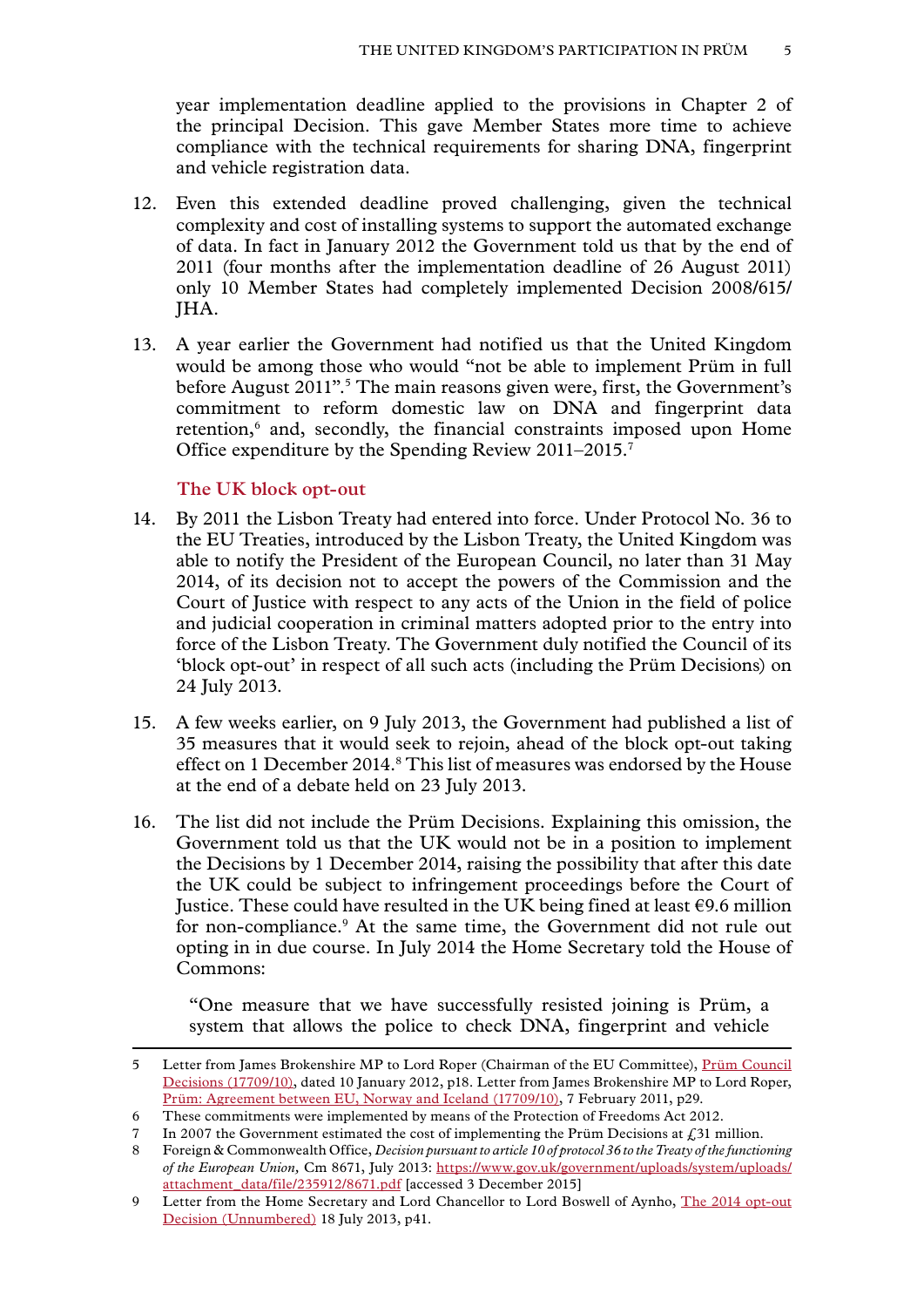#### 6 The United Kingdom's participation in Prüm

registration data. I have been clear in the House previously that we have neither the time nor the money to implement Prüm by 1 December. I have said that it will be senseless for us to rejoin it now and risk being infracted. Despite considerable pressure from the Commission and other member states, that remains the case …

We have been clear that we cannot rejoin that on 1 December and would not seek to do so. However, in order for the House to consider the matter carefully, the Government will produce a business and implementation case and run a small-scale pilot with all the necessary safeguards in place. We will publish that by way of a Command Paper and bring the issue back to Parliament so that it can be debated in an informed way. We are working towards doing so by the end of next year. However, the decision on whether to rejoin Prüm would be one for Parliament."10

- 17. This approach was reflected in a transitional Council Decision (2014/836/ EU) adopted on 27 November 2014, just before the UK's block opt-out came into effect. The Decision noted that, as a result of the block opt-out, the Prüm Decisions would cease to apply to the UK from 1 December 2014.
- 18. One consequence of this disapplication was that the UK was prevented from accessing for law enforcement purposes the Eurodac database set up under Regulation (EU) 603/2013. This Regulation (a post-Lisbon legislative act, to which the UK is a party) established the Eurodac system for sharing of fingerprint data between Member States. Its primary purpose is to assist in determining asylum applications (and the UK can still access Eurodac for this purpose), but it also allows for the sharing of fingerprint data for law enforcement purposes, subject to Member States having implemented the Prüm Decisions.
- 19. The transitional Decision of November 2014 also reflected the UK Government's decision to "undertake a full business and implementation case in order to assess the merits and practical benefits of the United Kingdom rejoining the Prüm Decisions and the necessary steps for it to do so, the results of which should be published by 30 September 2015". If the results of the business and implementation case were to be positive, the United Kingdom would decide whether to notify the Council, by 31 December 2015, of its wish to participate in the Prüm Decisions. The Decision further noted that the United Kingdom had "indicated that a positive vote of its Parliament is required before such decision is taken."
- 20. Thus the transitional Decision of November 2014 put the Home Secretary's undertakings, given to Parliament in July 2014, into binding EU law, with precise deadlines. A related Council Decision (2014/837/EU) required the United Kingdom to repay money received from EU funds for implementing the Prüm Decisions, up to a total of  $\epsilon$ 1,508,855, if the United Kingdom decided not to opt back into the Prüm Decisions or missed one of these deadlines. The Government's Business and Implementation case was duly published on the last possible day, 30 September 2015.
- 21. Contrary to what was implied in the transitional Decision, that Business and Implementation Case did not reach a positive—or indeed a negative—view. It analysed the three options open to the United Kingdom (to maintain the status quo; to rejoin the Prüm Decisions; or to develop some alternative mechanism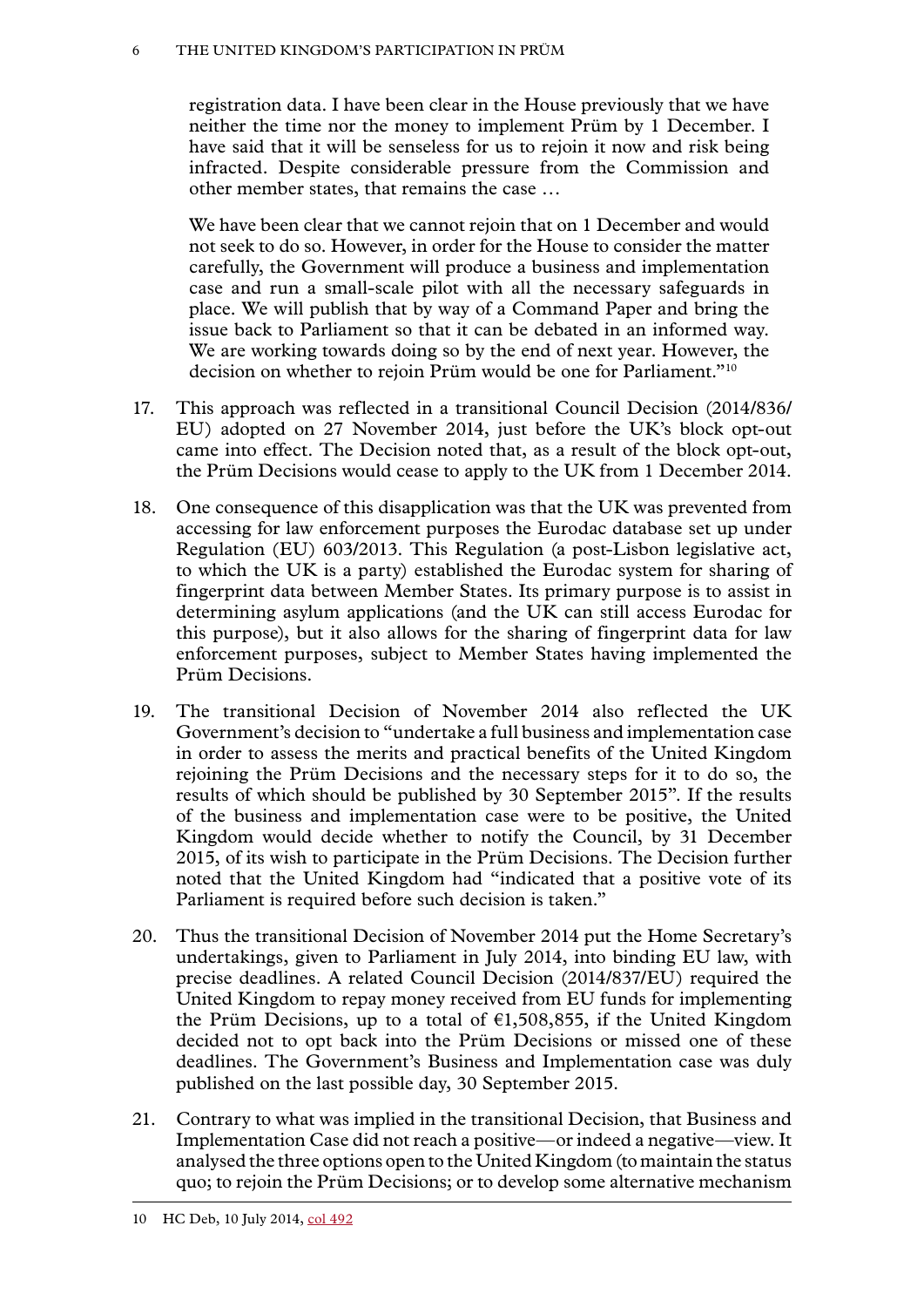<span id="page-8-0"></span>for police cooperation and data sharing) but reached no conclusion. Only when the Home Office republished the Business and Implementation Case as a Command Paper on 26 November was an Executive Summary added, in which the Government's decision to recommend that the UK rejoin the Prüm Decisions was outlined. It is now for Parliament to decide whether or not to endorse this recommendation.

#### **The role of the Committee**

- 22. The European Union Committee has scrutinised the UK Government's position in relation to the Prüm Decisions for the best part of a decade. In April 2007 we reported on the efforts then being made by the German Presidency of the European Union to incorporate the Prüm Treaty into EU law.11 We argued that it was essential for legislation setting high standards for data protection to be taken forward in parallel with the proposed Prüm Decisions, and also expressed concern that the threshold for holding DNA profiles in the UK was far lower than in other Member States. These concerns have largely been addressed, both by the development of more robust EU data protection legislation, and by the tightening of the rules on the storage of personal data in UK databases as a result of the Protection of Freedoms Act 2012.
- 23. Concerns over data protection were still being expressed by witnesses to our inquiry into the UK's block opt-out decision in 2013, though by this stage it was clear both that the Government had not fully implemented the Prüm Decisions, and that it would not do so in the short term.<sup>12</sup>
- 24. In a follow-up report, 18 months later, we outlined the Government's argument for not seeking to opt back into the Decisions with effect from 1 December 2014, but expressed concern that not rejoining them would mean that UK law enforcement agencies would no longer have automatic access to relevant databases in other Member States, hindering investigation and prosecutions. We therefore expressed the hope that the Government would be prepared, outside the timeframe of the block opt-out, to implement the Decisions in full.13 The Home Secretary's statement to the House of Commons in July 2014 showed that the Government was at least open to this view.
- 25. The block opt-out took effect on 1 December 2014, and since that time we have sought to keep track of developments. In February 2015 the Minister for Modern Slavery and Organised Crime, Karen Bradley MP, wrote to our Chairman to update him on progress in completing the Business and Implementation Case and the accompanying pilot. She restated that the Business and Implementation Case would be "brought before Parliament once completed and Parliament would vote on whether the UK should rejoin Prüm".
- 26. More recently, the flow of information has dried up. When the Business and Implementation Case was published on 30 September 2015, it neither contained a recommendation as to the preferred option, nor did it contain

<sup>11</sup> European Union Committee, *[Prüm: an effective weapon against terrorism and crime?](http://www.publications.parliament.uk/pa/ld200607/ldselect/ldeucom/90/9002.htm)* (18th Report, Session 2006–07, HL Paper 90)

<sup>12</sup> European Union Committee, *[EU police and criminal justice measures: the UK's 2014 opt-out decision](http://www.publications.parliament.uk/pa/ld201213/ldselect/ldeucom/159/15902.htm)*, (13th Report, Session 2012–13, HL Paper 159) para 206

<sup>13</sup> European Union Committee, *[Follow-up report on EU police and criminal justice measures: the UK's 2014](http://www.publications.parliament.uk/pa/ld201314/ldselect/ldeucom/69/6902.htm) [opt-out decision](http://www.publications.parliament.uk/pa/ld201314/ldselect/ldeucom/69/6902.htm)* (5th Report, Session 2013–14, HL Paper 69), para 61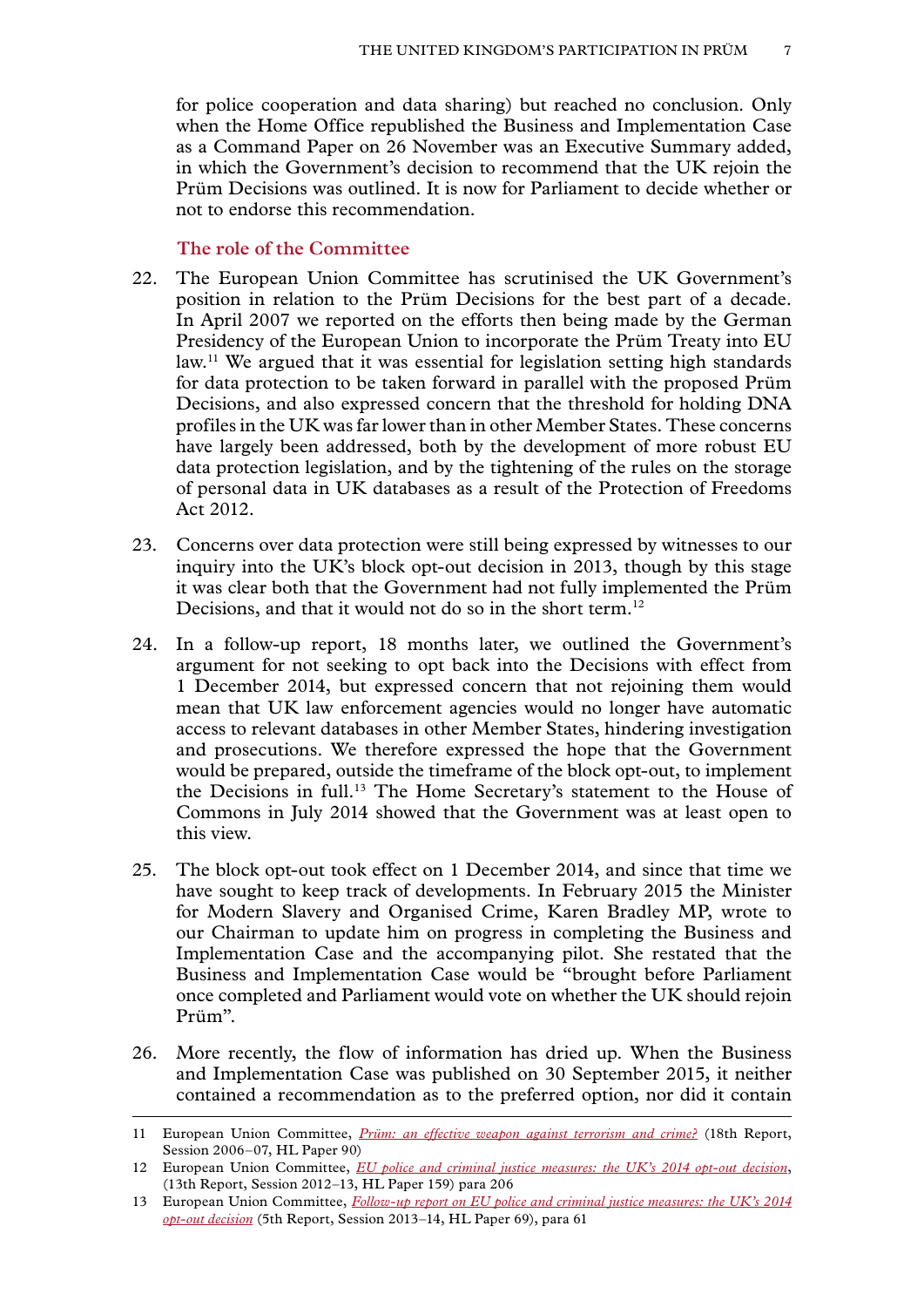#### <span id="page-9-0"></span>8 The United Kingdom's participation in Prüm

any detail on the timing of a vote in Parliament, or the terms on which that vote would take place. In the absence of this crucial information, it was in fact not a business case at all. In a letter to the House of Commons European Scrutiny Committee, dated 18 November 2015, the Immigration Minister, James Brokenshire MP, stated: "I am afraid that at this time I do not have a specific date for publication of the Command Paper, or for the vote." He then invited the Committee "to begin consideration of the matter at this stage as there will be no new material information, other than the Government's position, available upon publication of the Command Paper." In a letter from this Committee, also dated 18 November, we urged the Government to lay its Command Paper before Parliament "in good time before a vote is scheduled, to enable a full debate."<sup>14</sup>

- 27. The publication of the Government's Command Paper was then announced, by means of a Written Ministerial Statement, on 26 November 2015. As we have noted, the Command Paper turned out to be, as far as it is possible to tell, identical to the Business and Implementation Case published on 30 September, but with the addition of an Executive Summary stating the Government's belief that "it would be in the national interest for the UK to seek to rejoin Prüm".15 Neither the Command Paper nor the accompanying Written Ministerial Statement said anything about the timing of any vote in Parliament, or the terms on which that vote would take place.
- 28. Under the procedures adopted by the House of Lords in 2010, which in turn reflect commitments made by the then Leader of the House Baroness Ashton of Upholland on 9 June 2008,<sup>16</sup> and repeated by the Minister for Europe David Lidington MP in  $2011$ ,<sup>17</sup> the European Union Committee is tasked with making recommendations to the House on whether or not the UK should opt into specific EU proposals in the field of police and criminal justice.
- 29. Parliament's debate on whether or not to rejoin the Prüm Decisions is analogous to an opt-in debate, but in the absence of a specific EU proposal to which the UK's opt-in Protocol applies it does not engage the Ashton-Lidington process. Nevertheless, we believe, given our long-standing scrutiny of the Prüm Decisions and the Government's own suggestion that Committee input would be welcome, that this report may assist the House. Its purpose is both to present the background to the debate in an accessible format, and to put our view on why the UK should finally rejoin the Prüm Decisions on the record.

# **The Business and Implementation Case**

30. The Business and Implementation Case considers three policy options. The Government's analysis of these options is summarised below.

<sup>14</sup> Letter from Lord Boswell of Aynho to James Brokenshire MP, 18 November 2015

<sup>15</sup> Home Office, *Prüm Business and Implementation Case,* Cm 9149, September 2015: [https://www.gov.uk/](https://www.gov.uk/government/publications/prum-business-and-implementation-case) [government/publications/prum-business-and-implementation-case](https://www.gov.uk/government/publications/prum-business-and-implementation-case) [accessed 3 December 2015]

<sup>16</sup> HL Deb, 9 June 2008, [cols 376–377](http://www.publications.parliament.uk/pa/ld200708/ldhansrd/text/80609-0003.htm)

<sup>17</sup> HL Deb, 20 January 2011, cols 20-22WS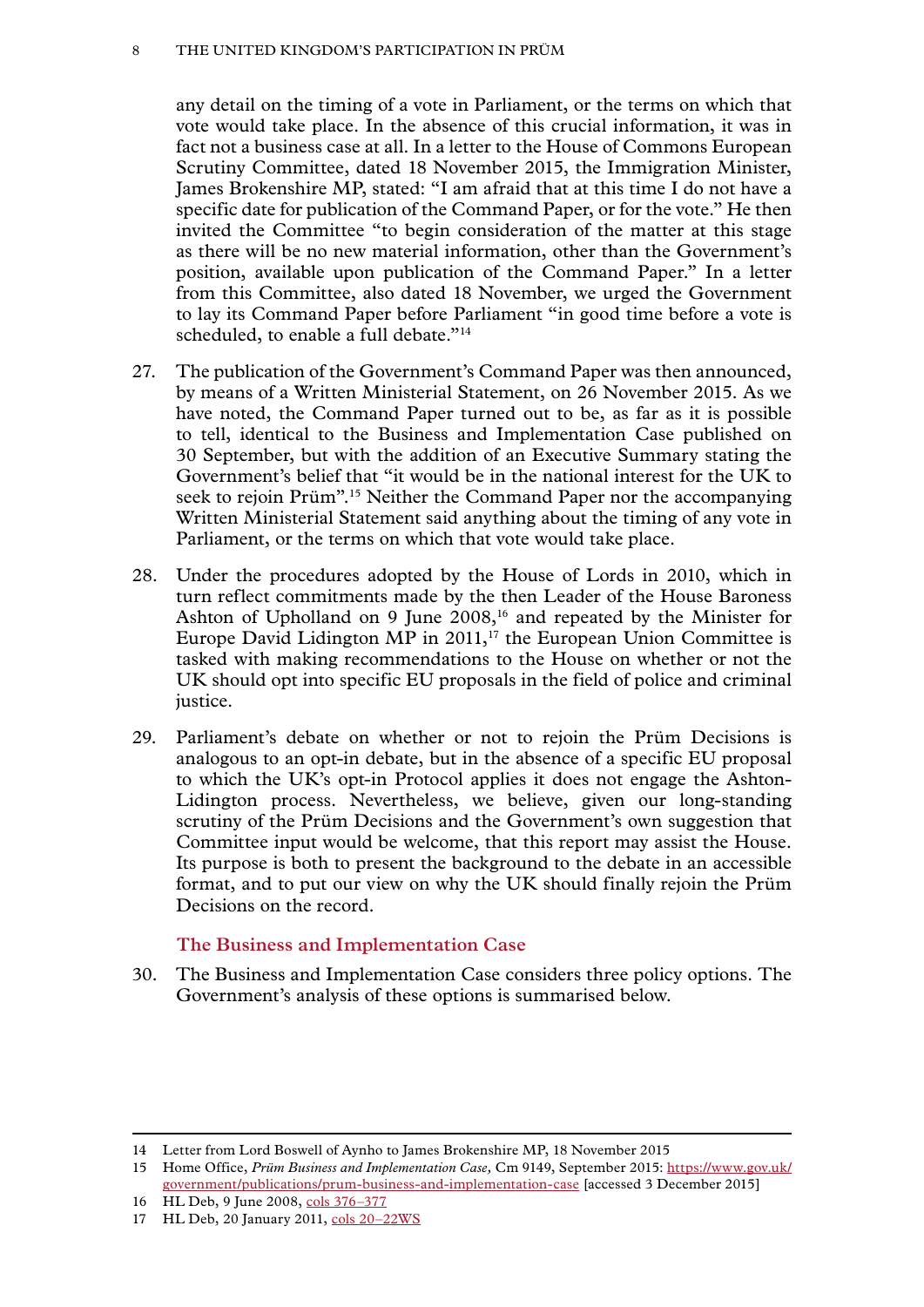#### <span id="page-10-0"></span>*Option 1: Do nothing, maintain the status quo*

#### *Overview*

- 31. Current legislation allows for the international sharing of fingerprints, DNA profiles and vehicle registration data through Interpol for the prevention, detection, investigation or prosecution of crime. The sharing of data must be necessary for that purpose. Any data shared must be relevant and not excessive; they must be accurate and up-to-date; and appropriate measures against unauthorised or unlawful processing, and against accidental loss, damage or destruction, must be in place.
- 32. These types of international criminal investigation data exchange are processed manually through the National Crime Agency's (NCA) International Crime Bureau.

#### *DNA and fingerprints*

33. Requests concerning DNA and fingerprint matches are searched against all retained conviction and non-conviction prints for England, Wales and Northern Ireland, as permitted by the Protection of Freedoms Act 2012. This also happens in Scotland, whose regime was the model for the Protection of Freedoms Act 2012. A legitimately retained profile can also be used in the investigation of crime abroad.

#### *Vehicle Registration Data*

- 34. The police in England, Scotland, Wales and Northern Ireland have direct access to vehicle registration data (vehicle keeper; previous keepers; vehicle details, including sold and not re-registered; insurance; MOT) via the Police National Computer (PNC) for UK registered vehicles. This information can be accessed in one of four ways: by calling a control centre; using a mobile data terminal; using operational Blackberry devices; or using radio communications. Some road policing vehicles are fitted with a computer terminal which provides limited access to PNC.
- 35. UK police officers are not routinely able to obtain keeper details of foreign registered vehicles using UK roads. Police told the Government that this was a significant hindrance. There is particular concern in Northern Ireland, which shares a land border with a Member State, yet the Police Service of Northern Ireland has no routine access to Irish vehicle data.
- 36. In a recent operation,18 officers from 14 EU countries worked with British police officers from a control centre in the West Midlands. The foreign police officers were able to use their home country's police intelligence systems to verify vehicle details supplied by foreign nationals who were being questioned. This was extremely useful to British policing and a very effective method of targeting foreign criminals in the UK.
- 37. The Government is now required to allow Member States to access vehicle keeper details held in the UK in order to implement a recent Directive on Cross Border Enforcement.<sup>19</sup> As a minimum this must allow incoming requests from other Member States for the vehicle keeper details of British

<sup>18</sup> Operation Trivium 3. Full results yet to be published.

<sup>19</sup> Directive (2015/413/EU), *facilitating cross-border exchange of information on road safety traffic offences*: [http://eur-lex.europa.eu/legal-content/EN/TXT/?qid=1449148464331&uri=CELEX:32015L0413](http://eur-lex.europa.eu/legal-content/EN/TXT/?qid=1449148464331&uri=CELEX:32015L0413%20) [accessed 3 December 2015]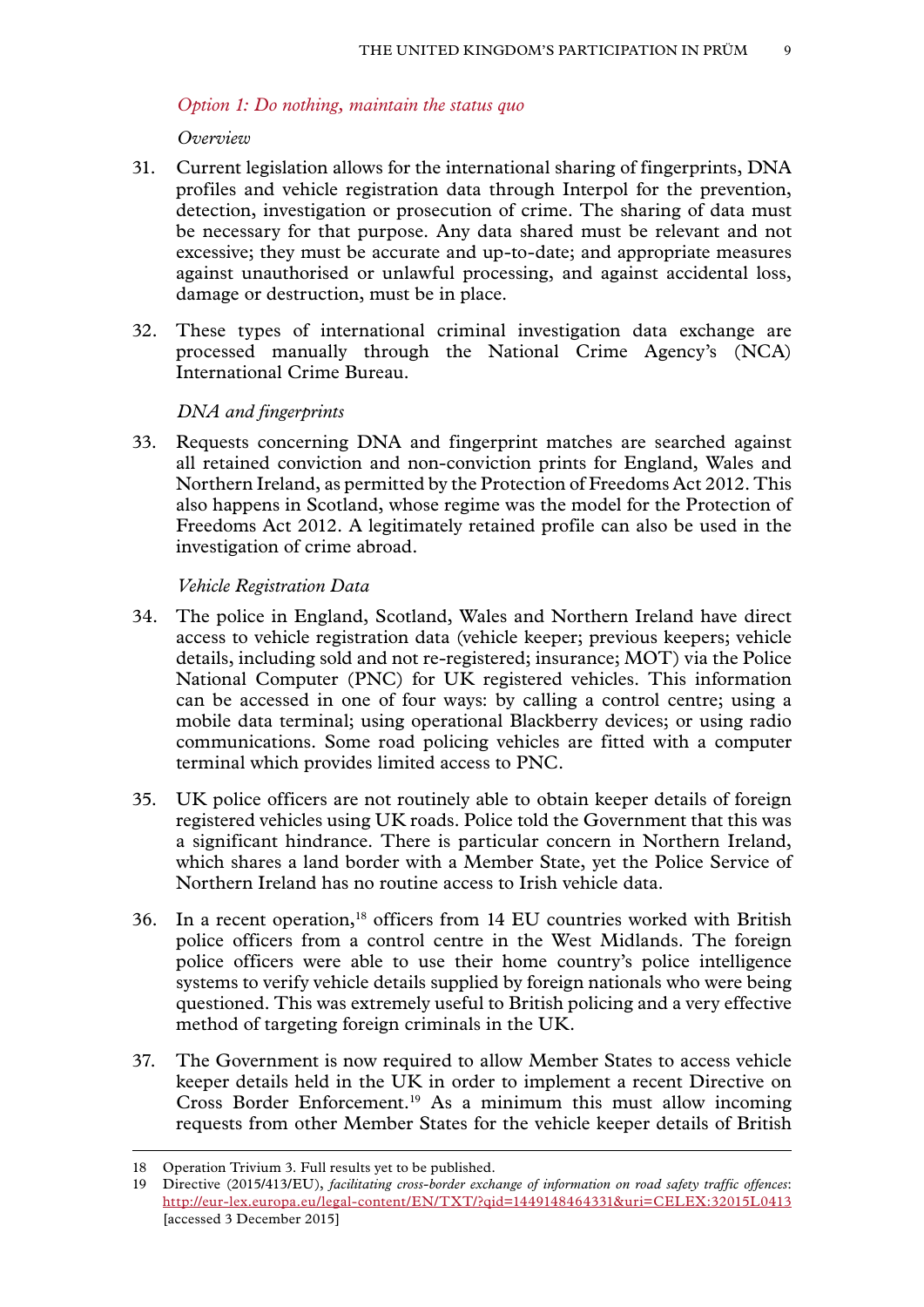<span id="page-11-0"></span>registered vehicles in those States by May 2017. This will take place through an information exchange system called EUCARIS (the European Car and Driving License Information System).

#### *Volumes*

38. The volume of international data exchange under existing mechanisms is low. It is limited by the availability of resources within the NCA; Interpol exchange channels and processes are often seen as cumbersome and untimely; and Interpol requests are "risk assessed" in the UK, which means they can be rejected for lack of relevant information.

# *Benefits*

39. The benefits of maintaining the status quo would be that no additional funding would be required (to implement the Prüm Decisions); jurisdiction would not be ceded to the Court of Justice; and the risk of releasing data on an innocent person would remain low as a result of the Protection of Freedom Act 2012.

*Risks*

- 40. The risks are that:
	- the current international exchange channels and processes are often poorly defined and cumbersome;
	- current Interpol processes do not require a timed response, affecting the UK's ability promptly to identify and apprehend foreign nationals who are committing offences or reoffending; and
	- there would remain no effective mechanism for routine bulk exchange on volume crime (more than one crime committed by the same offender(s)). An exercise to exchange 250 DNA profiles with the Netherlands proved there was no realistic alternative to Prüm for bulk checks.

# *Option 2: Fully Implement Prüm*

*Chapter 2 of the first Prüm Decision*

- 41. The Business and Implementation Case focuses on implementing Chapter  $2^{20}$ of the first Prüm Decision, which provides a mechanism for the international exchange of DNA, fingerprint, and vehicle registration data.
- 42. The mechanisms in Chapter 2 enable Member States to search other Member States' fingerprint and DNA databases via an automated system, on a hit/ no hit basis, and to have direct access to their vehicle registration databases, within the following mandatory response times:
	- DNA: 15 minutes;
	- fingerprints: 24 hours; and
	- vehicles: 10 seconds.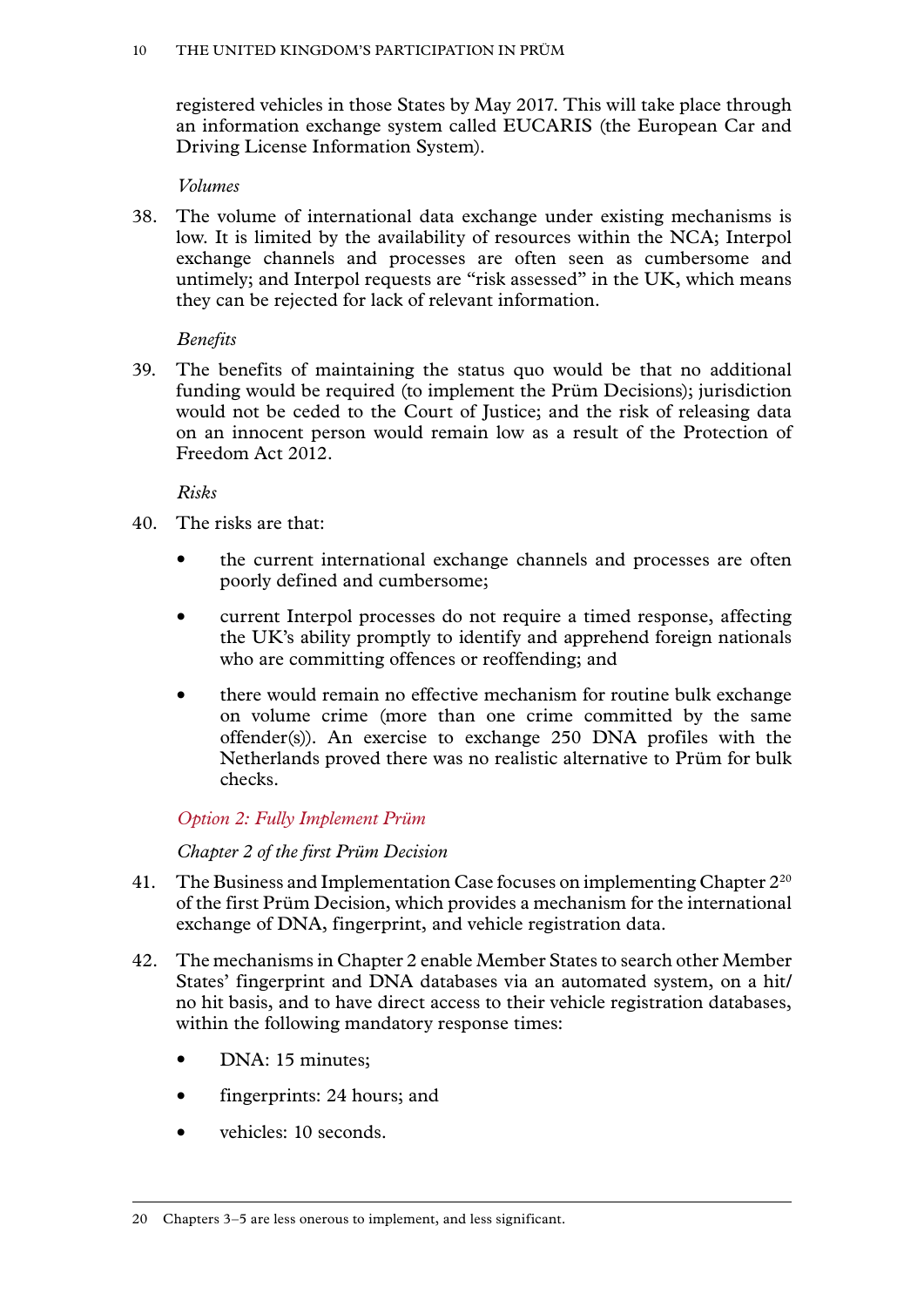- 43. Where matches are identified, existing secure police or mutual legal assistance channels can be used to request further (personal) information in accordance with existing procedures, which require manual input. In the case of an identified match on vehicle data, the relevant UK-held data would be sent to the requesting state automatically via EUCARIS.<sup>21</sup>
- 44. The Government says that, at its core, Prüm potentially provides the strategic platform that could assist UK authorities in distinguishing between criminals and law abiding migrants. It could also help greatly with suspect identification and elimination.

*Pilot*

- 45. The Business and Implementation Case includes evidence derived from a small scale pilot exchange of DNA profiles with France, Germany, the Netherlands and Spain. The main objective of the pilot was to test, within a tightly controlled environment, how Prüm-style bulk exchanges of data would work in practice. It provided valuable insights into both the technical and operational requirements of such exchanges, as well as the number of hits that could potentially be generated.
- 46. Matching the 2,513 UK pilot crime scene profiles against the databases of the four Member States above yielded 71 scene-to-person<sup>22</sup> matches  $(2.8\%$ of the sample) and 47 scene-to-scene<sup>23</sup> matches  $(1.9\%$  of the sample).
- 47. The Government says that the pilot, while yielding only a small number of hits, suggested that UK participation in Prüm could generate new evidence to support the solution of serious crimes, both from scene-to-person and scene-to-scene DNA matches. EU-wide Prüm participation also offers an opportunity to build intelligence about cross-border criminal activity. The hits in the pilot included verified scene-to-person hits for cases of rape, murder and arson, in which UK investigations are ongoing.

#### *Benefits*

- 48. The benefits of fully implementing Prüm are as follows:
	- Prüm would simplify current EU-wide intelligence gathering processes, encouraging greater sharing of information as a routine activity. An automated step that produces a hit provides the reason for the follow-up request and increases the likelihood that the request will be accepted. This could assist in the identification of serious offenders and in providing valuable intelligence in relation to counter terrorism investigations.
	- Efficiency gains in international searching would mean that UK law enforcement agencies could establish whether an individual was known in another Member State, or eliminate a line of enquiry, much earlier in the investigation. It could also lead to early detention and operations to prevent loss of life and/or property.

<sup>21</sup> See paragraph 37 above.

<sup>22</sup> By contrast a person-to-person match is one that just confirms the identity of an individual, who has already been identified in another Member State.

<sup>23</sup> A scene-to-scene match is one where the same DNA profile was generated from crime scene stains at different crime scenes but no match has been made to an individual.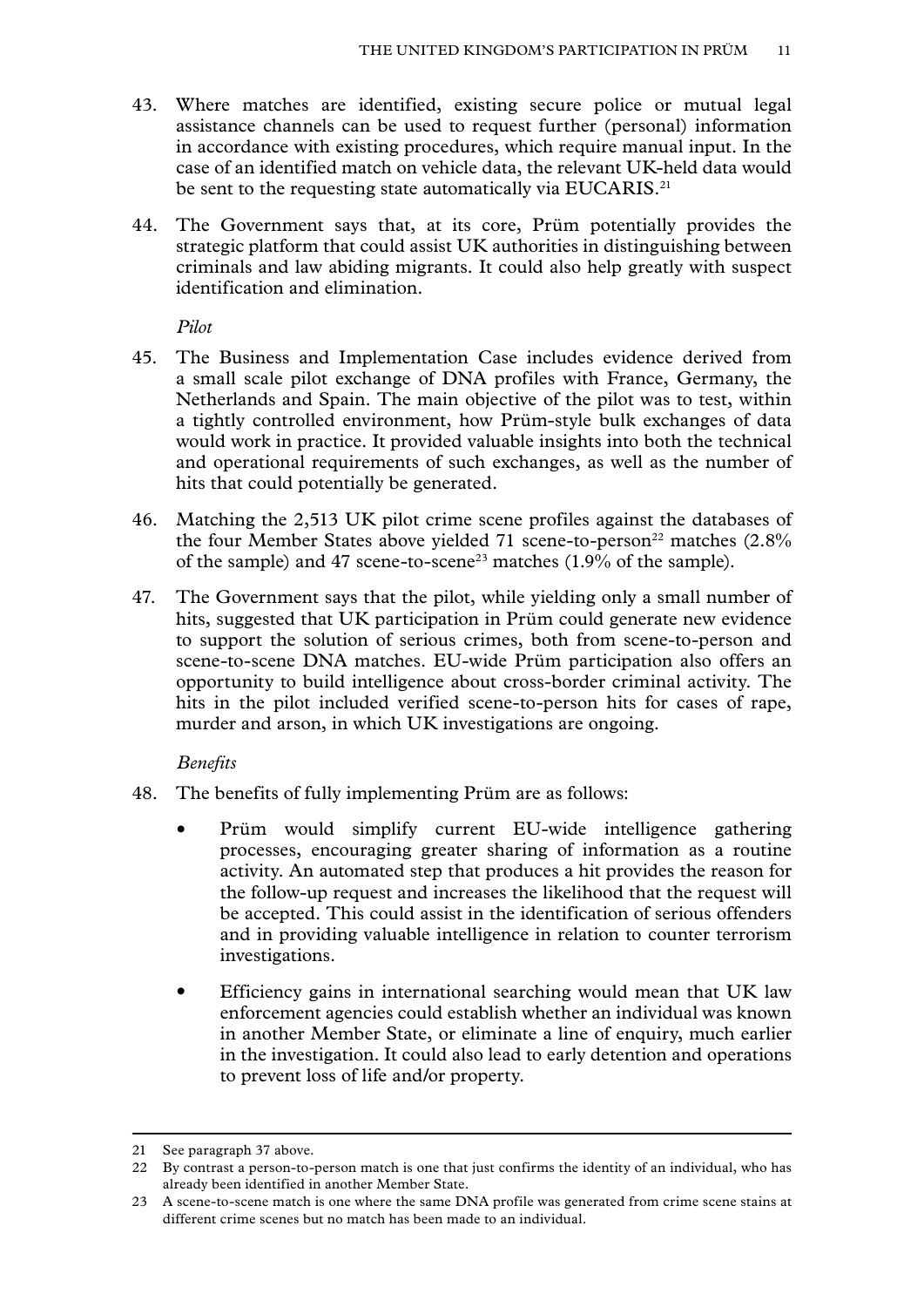- The increase in flow of information and data should cause an increase in matches with unsolved crime data.
- There is currently no other mechanism for detecting volume crime. Prüm would meet a currently suppressed demand, which could lead to improved public confidence in policing.
- Evidence from countries already operating Prüm indicates that it has the potential to identify patterns of crime or criminal associations which are not otherwise apparent. There are well developed fingerprint databases in the EU with the potential to search a dataset in excess of 26 million; full access to such databases would greatly assist the fight against terrorism in the UK.
- The UK would be given access to the Eurodac, the EU-wide database of asylum-seekers' and irregular migrants' fingerprints, which was set up to assist in determining Member State responsibility for examining asylum applications under the Dublin III Regulation.<sup>24</sup> Law enforcement agencies across Member States have recently been granted access to Eurodac for the purposes of investigating very serious crimes. One of the conditions that must be satisfied for access to be granted is that a Prüm search has already taken place. This currently bars the UK law enforcement bodies from accessing this database.

# *Risks*

- 49. The key risk to the UK joining Prüm, as voiced by public interest groups and others consulted by the Home Office,<sup>25</sup> is the potential for UK citizens to be identified as suspects of crime in another Member State on the basis of a false match. The business and implementation case addresses the mitigation of this risk under the following headings:
	- "Conviction Only DNA Profile and Fingerprint Searching": the Government's intention is to allow Member States access only to the DNA profiles or fingerprints of those who have been convicted in the UK.
	- "DNA Adventitious Matches": DNA profile matches of six and seven loci are said to have a higher probability of being adventitious (DNA profiles from two individuals, who are not identical twins, which match by chance). The Government has therefore decided that the UK would adopt higher standards on DNA loci than the minimum of six stipulated in the Prüm Decisions:
		- only DNA crime scene profiles with more than eight loci should be automatically shared with other Member States on the UK Prüm exchange. This is to ensure that the level of adventitious hits is kept within acceptable and manageable levels; and
		- subsequent requests for the details of the person matched should only be shared following the match of 10 or more loci.

<sup>24</sup> Regulation 604/2013/EU, *establishing the criteria and mechanisms for determining the Member State responsible for examining an application for international protection lodged in one of the Member States by a third-country national or a stateless person*: [http://eur-lex.europa.eu/legal-content/EN/](http://eur-lex.europa.eu/legal-content/EN/ALL/?uri=CELEX:32013R0604) [ALL/?uri=CELEX:32013R0604](http://eur-lex.europa.eu/legal-content/EN/ALL/?uri=CELEX:32013R0604) [accessed 3 December 2015]

<sup>25</sup> Justice, Fair Trials International, Big Brother Watch, Gene Watch UK, DNA Ethics Group, Liberty, the Biometric Commissioner, and Information Commissioner's Office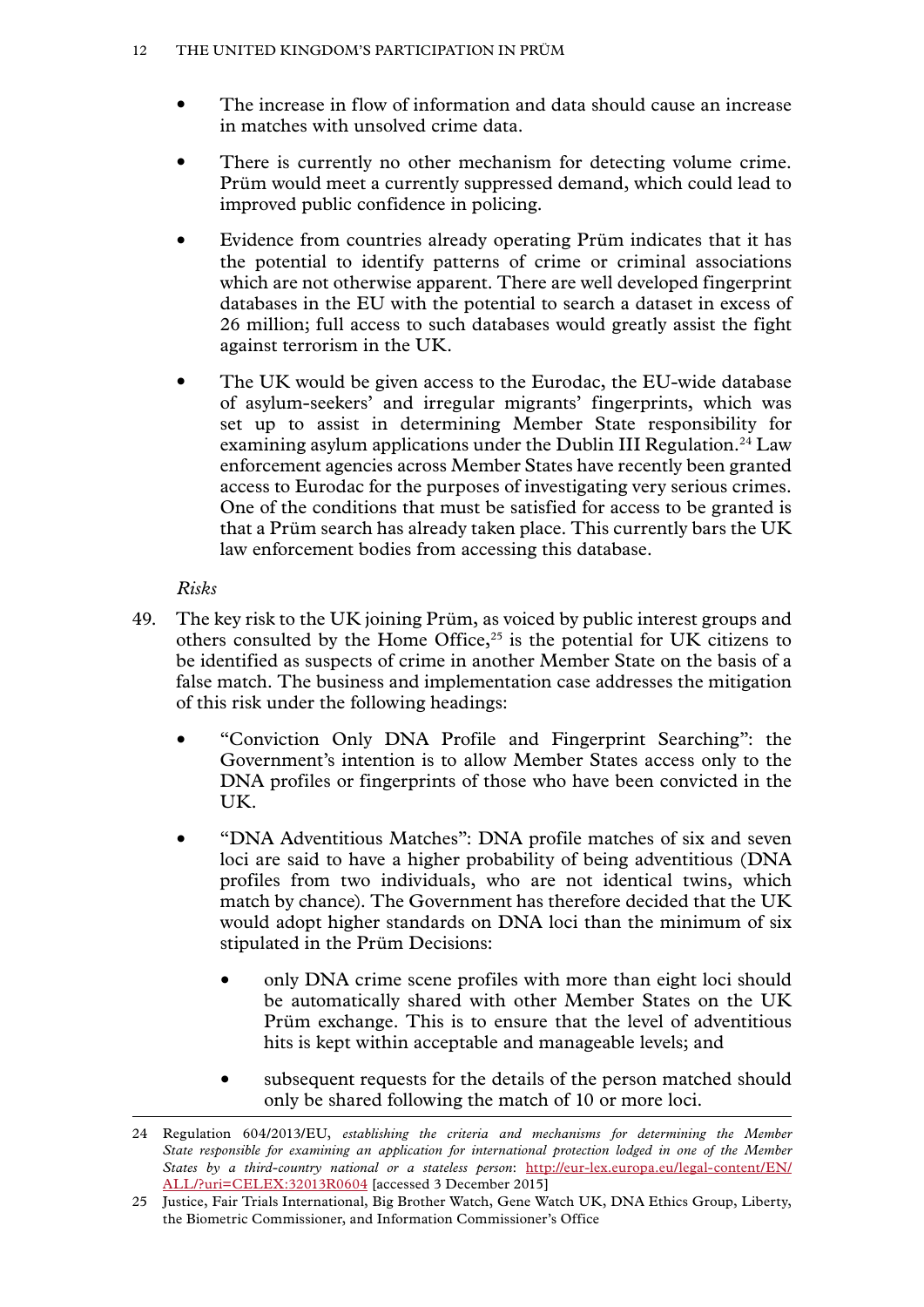- "Automated release of VRD" (vehicle registration data): unlike DNA and fingerprints data requests, vehicle data searches under Prüm trigger the automated release of personal data. The data provided are, however, identical to those that the UK will have to provide under the Cross Border Enforcement Directive set out in Option 1.26
- The Prüm Decisions lay down strict rules to ensure that the exchange of data is only used for the purpose requested, and that an audit trail exists to ensure that anyone who accesses the data is identifiable.
- 50. The Government is proposing to incorporate several of these safeguards into domestic legislation.27
- 51. Other risks include:
	- "Jurisdiction of the Court of Justice": the Government considers the risk of adverse judgments of the Court of Justice to be at its greatest in relation to substantive criminal law, rather than technical mechanisms for procedural cooperation such as this.
	- "Volume of Work": the UK's criminal fingerprint and DNA databases are significantly larger than those in other Member States. There is a risk that there will be a high volume of follow-up work (for example interviewing those revealed by DNA or fingerprint hits to have been present at the scene of a crime), after the initial automated exchange, for the police and prosecution services. In mitigation the Government notes that:
		- evidence from other Member States suggests they have not been overwhelmed with follow-up work since joining Prüm;
		- follow-up requests will be much more targeted as a match within the UK databases will already have been made.
		- access to DNA and fingerprint data is made one Member State at a time. It is therefore possible to control the speed at which information flow takes place;
		- fingerprint exchange is also managed by quota levels: the flow of outbound requests is controlled by Member States so that volume of search requests does not exceed capacity to respond to matches.
	- "Cost": the infrastructure and running costs to the UK of rejoining Prüm are set out in the implementation section of the Business and Implementation Case and have a rough order of magnitude of  $\text{\textsterling}13.5$ million.

#### *Proportionality*

52. One of the concerns expressed in relation to Prüm is that DNA and, to a lesser extent, fingerprints will be compared for matches even though the offence from which they were recovered is a minor one. Prüm does not permit Member States to reject a request on the grounds of proportionality; there is simply no technical way of stopping a request being made. It is possible, however, in the event of a hit, for a Member State to choose not to send

<sup>26</sup> See paragraph 31 above.

<sup>27</sup> See paragraph 59 below.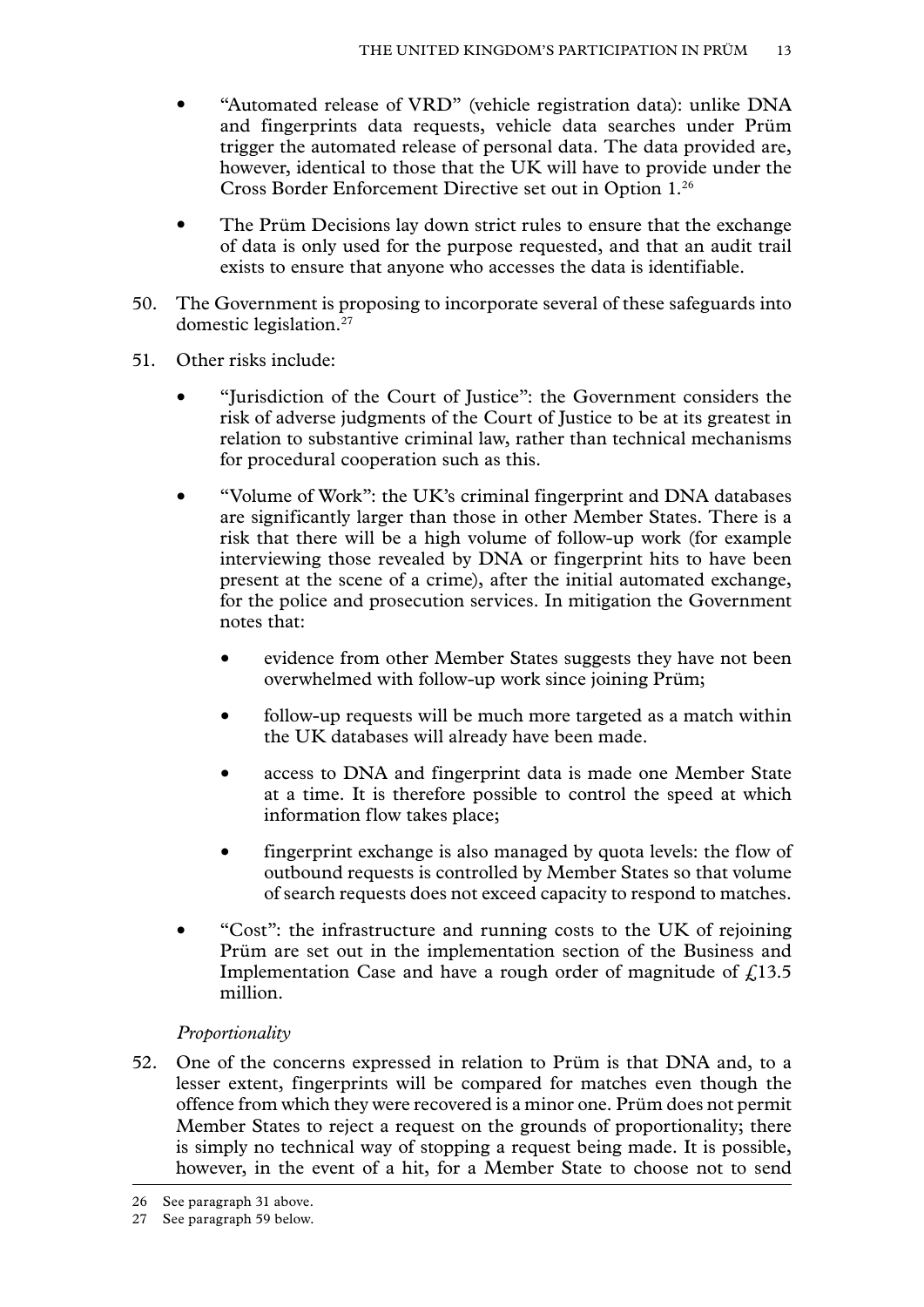personal data if the crime abroad is not sufficiently serious—in other words, to apply a proportionality bar in respect of the offence being investigated.

53. The Government has also decided to add an additional proportionality bar to follow-up requests for personal data on minors following a verified hit on UK databases. In such cases it will be necessary for the requesting Member State to use a Letter of Request via Mutual Legal Assistance channels, which involves additional safeguards.

# *Timeline*

54. The Prüm application process and development requirements mean that the UK would not be able to join before 2017 at the earliest.

# *Governance*

55. Prüm governance would be set up through a Prüm Oversight Group, composed of the NCA, the National Police Chiefs' Council (fingerprints, DNA and vehicle leads), Police Scotland, Police Service Northern Ireland, the Home Office, Department for Transport, Scottish Government, Department of Justice Northern Ireland and the National DNA Database Delivery Unit. The Information Commissioner and Biometric Commissioner would be responsible for auditing UK compliance with safeguards set out in the business and implementation case. The National DNA Strategy Board would continue to retain oversight of international DNA exchange

# *Implementation*

- 56. An initial implementation of Prüm, phase 1, would establish automated exchanges with two or three other Member State in Prüm using only the essential software until the technical processes were fully refined. The NCA would also act as gatekeeper to maintain the volume of outbound requests. Each Member State in Prüm has decided to implement it incrementally in this way. The Government believes a service working nine hours a day five days a week would be sufficient.
- 57. By contrast, incoming Prüm transactions are relatively easy to manage. There is one technical programme to implement, which is illustrated in the Business and Implementation Case. This would be fully implemented in phase 1.
- 58. This initial implementation for outbound requests would be followed by the deployment of a fully automated exchange mechanism, phase 2, which would support the wider rollout of connections to other Prüm Member States. The full solution would require further technical change but build on phase 1 and so would encompass spend already made.

# *Legislation*

- 59. The Government says there is nothing in the Prüm Decisions that would need to be transposed into domestic law. It may, nevertheless, be desirable to include a number of data protection safeguards in domestic legislation.28
- 60. First, legislation could specify that when other Member States conduct searches through Prüm against the UK's DNA and fingerprint databases,

<sup>28</sup> Draft secondary legislation is set out in Annex J of the Command Paper, and a copy is appended to this Report in Appendix 2.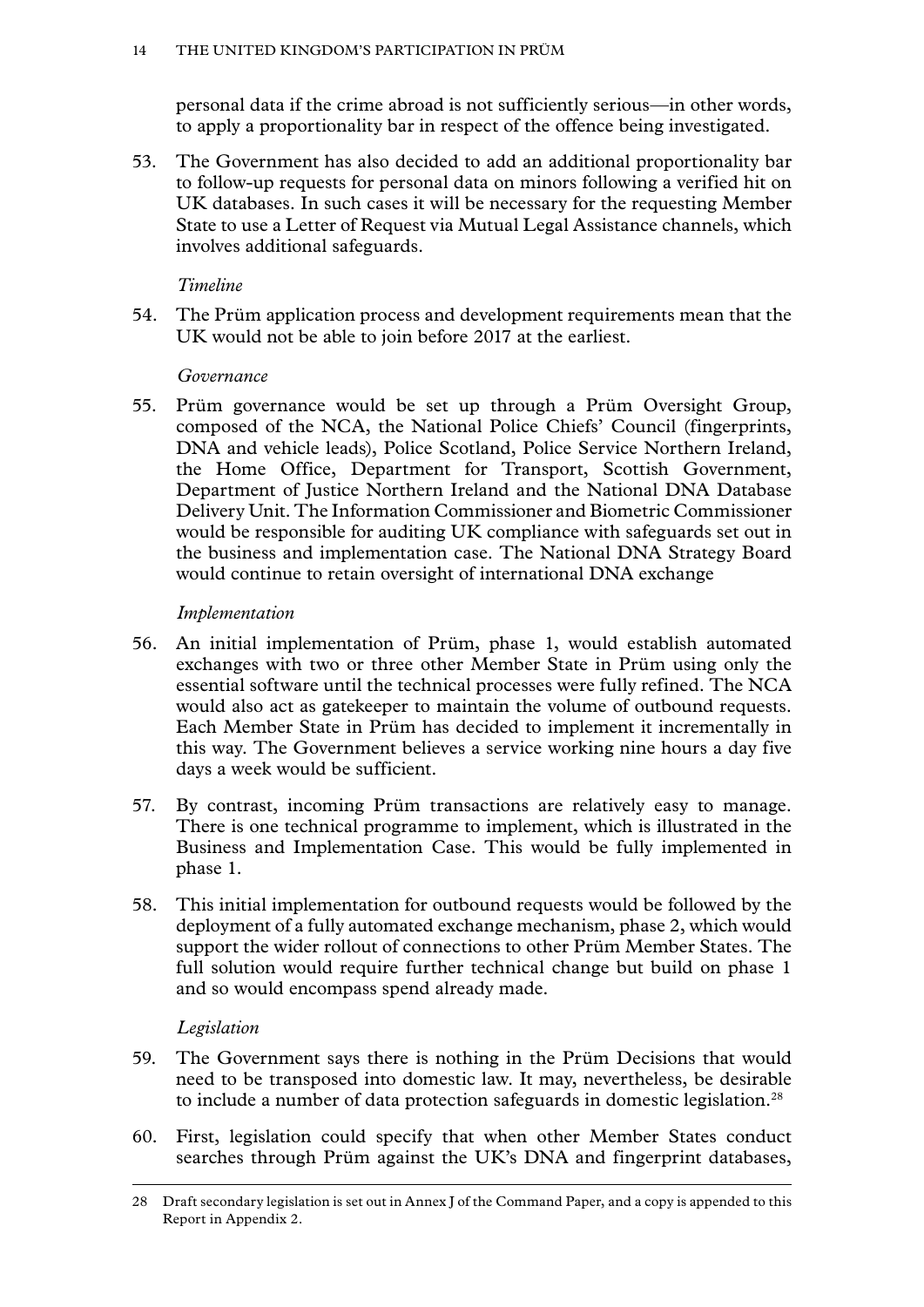<span id="page-16-0"></span>those searches will not be run across the DNA or fingerprints of those who have not been convicted.

- 61. Second, safeguards could be put in place before personal data are sent to another Member State following a hit on the UK's DNA database:
	- (a) in the event of a person-to-person hit, the UK will request the individual's fingerprints and, if those fingerprints are provided, use the fingerprints to confirm their identity;
	- (b) the UK will not provide personal data unless the DNA hit is sufficiently accurate (accurate to 10 loci or more); and
	- (c) in the event of a hit against a person under 18 years old, the UK can only provide personal data if the Member State makes a request for the information using a formal Letter of Request via mutual legal assistance channels
- 62. Finally, the safeguard in (c) above could also be applied to hits against the UK's fingerprint database.

#### *Framework Decision on the accreditation of forensic service laboratories*

63. The Business and Implementation Case briefly considers the Framework Decision on the accreditation of forensic service laboratories,<sup>29</sup> which the UK would have to rejoin together with the Prüm Decisions. This legislation requires forensic service providers carrying out laboratory activities (for both fingerprints and DNA) to be accredited by a national accreditation body as complying with EN ISO/IEC 17025. It requires the results of similarly accredited forensic service providers in other Member States to be treated as being equally reliable as domestic laboratories. These rules on mutual recognition would not affect national rules on the assessment of DNA and fingerprint evidence in court proceedings.

*Option 3: Alternatives to Prüm*

- 64. There are two possible options that could allow the UK to adopt Prüm-style arrangements with other Member States by means other than opting in to the Prüm Decisions:
	- an international agreement with the EU incorporating some or all of the provisions of the Prüm Decisions (similar to the arrangements Norway and Iceland have with the EU on Prüm); and
	- bilateral agreements between the UK and individual Member States.

#### *An international agreement*

- 65. The Government has given consideration to whether it would be possible to negotiate an international agreement with the EU that would allow the UK to participate in Prüm without becoming subject to the jurisdiction of the Court of Justice. It concludes that it would not, in practice, be possible.
- 66. In procedural terms, an international agreement with the EU would need to be proposed by the Commission. The UK can rejoin Prüm under existing

<sup>29</sup> Framework Decision 2009/905/JHA, *Accreditation of forensic service providers carrying out laboratory activities,*: [http://eur-lex.europa.eu/legal-content/EN/TXT/?qid=1449147148527&uri=](http://eur-lex.europa.eu/legal-content/EN/TXT/?qid=1449147148527&uri=CELEX:32009F0905) [CELEX:32009F0905](http://eur-lex.europa.eu/legal-content/EN/TXT/?qid=1449147148527&uri=CELEX:32009F0905) [accessed 3 December 2015]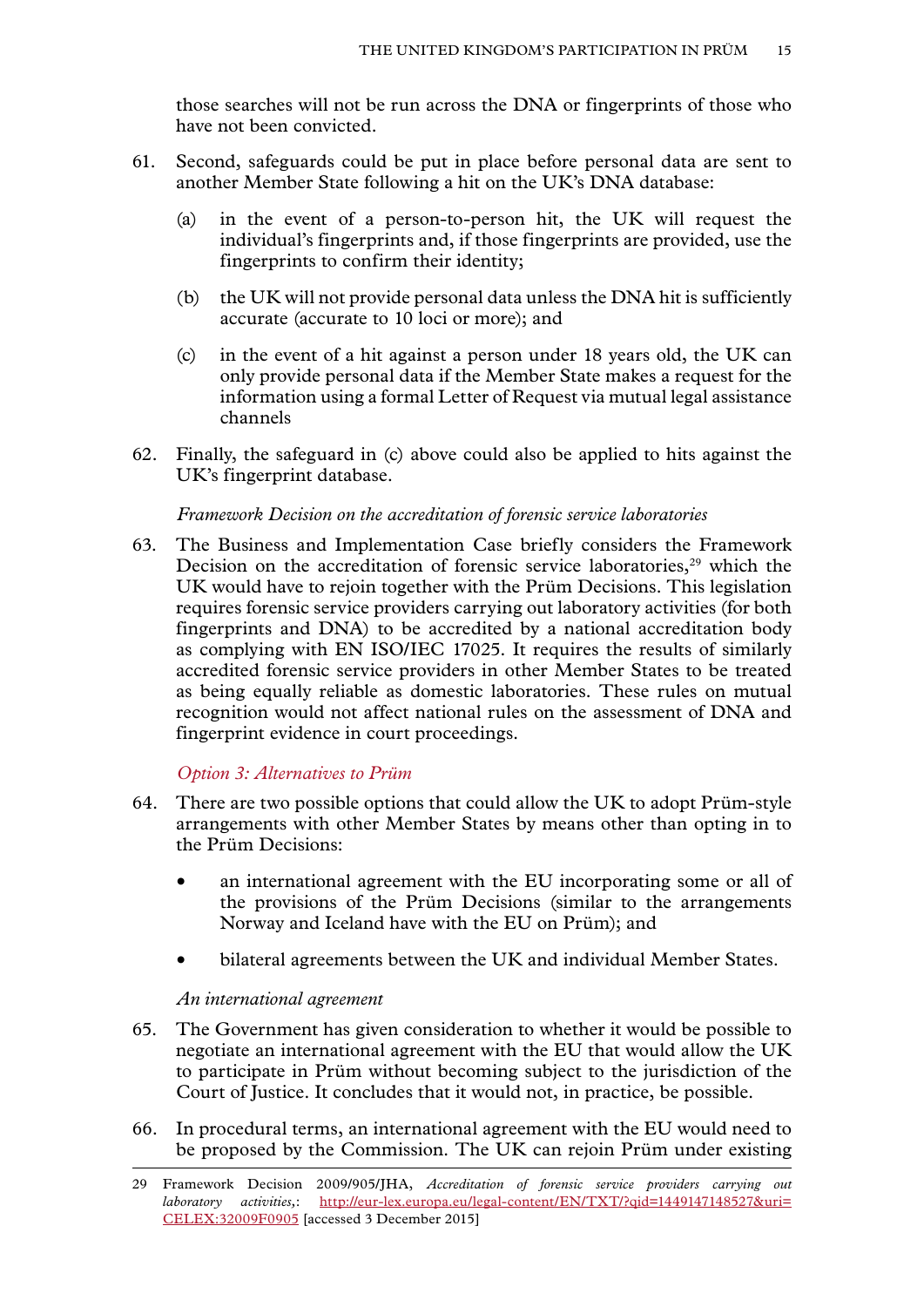<span id="page-17-0"></span>EU legal procedures, which the Commission is likely to argue should not be bypassed. The Commission would therefore be unlikely to agree to the UK negotiating a bilateral agreement. Moreover, there is no precedent for an international agreement between the EU and a Member State on an area of policy in which that Member State has the ability to participate under the EU Treaties.

67. Even were the Commission to propose an international agreement, it would require the consent of the European Parliament and a qualified majority of other Member States in the Council to support it. Indications are that the vast majority of other Member States would take a similar view to the Commission, meaning it is unlikely that a qualified majority could be achieved. The views of the European Parliament on this issue are not known but it too would be unlikely to support an international agreement.

# *Bilateral agreements with EU Member States*

- 68. Such agreements would, obviously, require the consent of those other Member States; but like the EU institutions, they too may be reluctant to agree bilateral relationships with the UK when it is open for the UK to join Prüm under existing EU procedures.
- 69. It would be possible for the UK to add conditions to a bilateral agreement that differed from Prüm; the UK would also retain the ability unilaterally to denounce the agreement, as would the other Member States.
- 70. The UK has already entered into bilateral memoranda of understanding with four Member States to exchange DNA, as part of the pilot under-pinning the Business and Implementation Case, but these agreements are time-limited.
- 71. The Government says that bilateral agreements would also be subject to the jurisdiction of the Court of Justice.
- 72. The cost of implementation would be the same as implementing Prüm and the process of implementation would be similar.

# **Conclusions**

#### *Alternatives to Prüm*

- 73. The Business and Implementation Case makes plain that current procedures for exchanging data relating to criminal investigation through Interpol are slow, labour-intensive, and frequently rejected. As a consequence, the volume of international exchanges to and from the UK is low. The Government concludes that "the UK is potentially missing opportunities to promptly identify and apprehend foreign nationals who are committing offences or reoffending."30 Maintaining the status quo is therefore not a credible option.
- 74. Reaching bilateral agreements with either the EU as a whole or separately with its Member States will require the other party to be willing to enter into the agreement. We agree that, for as long as the UK can rejoin Prüm within the framework of the EU Treaties, neither the EU institutions, nor other EU Member States, are likely to wish to enter into a bilateral agreement

<sup>30</sup> Home Office, *Prüm Business and Implementation Case,* Cm 9149, September 2015, page 18: [https://www.](https://www.gov.uk/government/publications/prum-business-and-implementation-case) [gov.uk/government/publications/prum-business-and-implementation-case](https://www.gov.uk/government/publications/prum-business-and-implementation-case) [accessed 3 December 2015]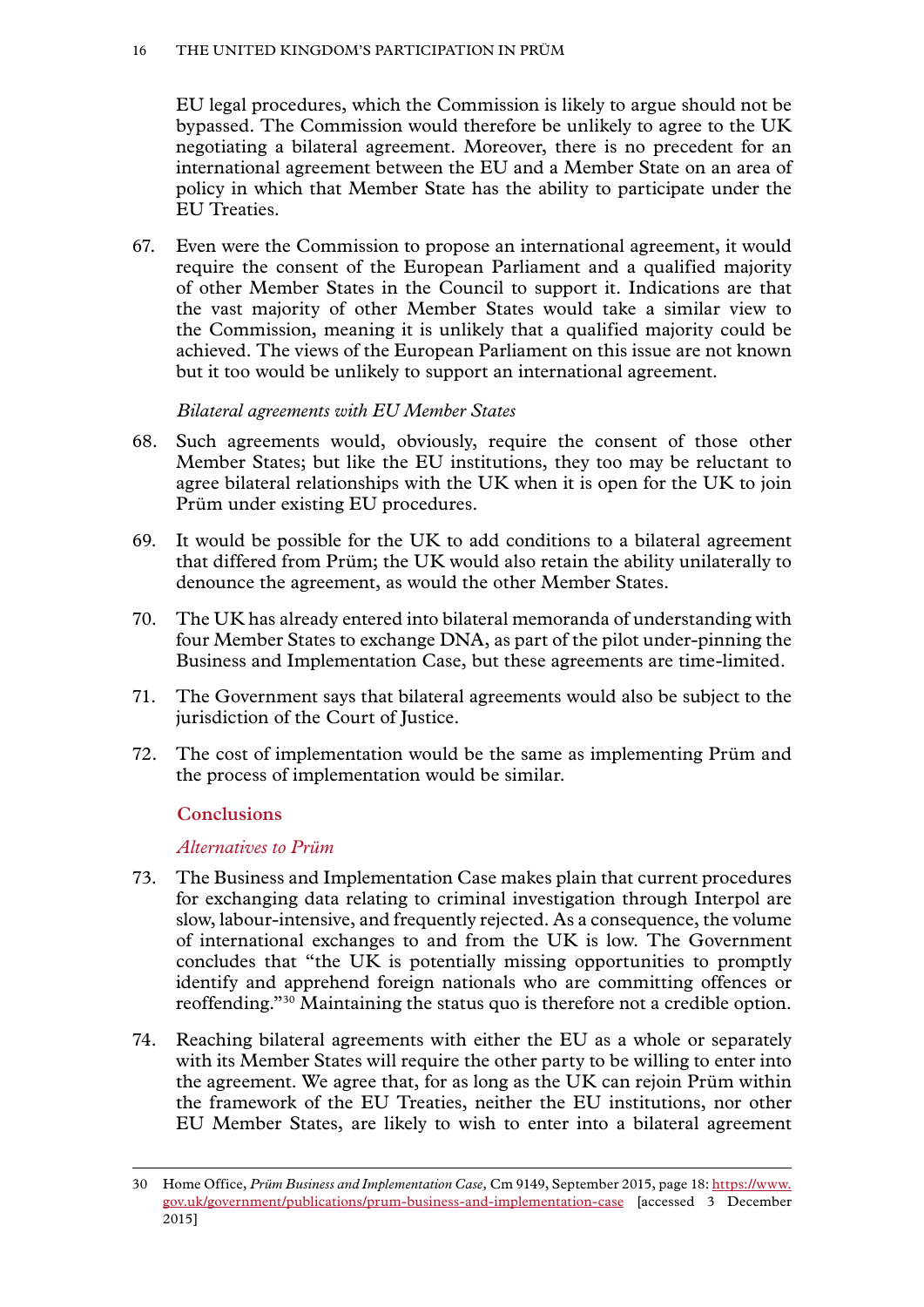<span id="page-18-0"></span>covering the same policy with the UK. Reliance upon bilateral agreements is therefore also not a credible option.

75. **We agree with the Government's conclusion that neither maintaining the status quo for international exchange of data relating to criminal investigation under option 1, nor reaching bilateral agreements with either the EU as a whole or with Member States individually under option 3, would be in the public interest.**

#### *Rejoining Prüm*

- 76. It is clear to us that the major benefit of fully implementing Prüm is that the initial automated exchange of data relating to criminal investigation, enabling targeted follow-up action, would solve more crimes more quickly, would identify international criminals and volume crime more effectively, and would build up intelligence relevant to the investigation of very serious crime, including terrorism. The recent increase in the level of the terrorist threat underlines the critical importance of realising these benefits, in order to protect the people of the United Kingdom more effectively.
- 77. We acknowledge that the greatest risk in implementing Prüm is the possibility that a UK national could be matched to a crime in another Member State through a false DNA or fingerprint match. This risk will rise with the full implementation of Prüm, given the significant increase in the volume of data exchanges that is predicted. The mitigations and safeguards proposed in the Business and Implementation Case are therefore essential.
- 78. **We underline the need to respect the safeguards set out in the Prüm Decisions themselves, and fully support the extra measures the Government proposes to take. At the same time, we ask the Government to confirm that the proposed statutory instrument incorporating these measures into national law will be consistent with the Prüm Decisions, and so will not lead to infringement proceedings being brought by the Commission against the UK in the Court of Justice.**
- 79. **We recognise that a significant increase in the volume of inbound and outbound data requests for the purposes of criminal investigation will be a probable consequence of implementing Prüm, and that this will have an impact on police resources. We believe that this additional burden will be outweighed by the benefits to law enforcement of rejoining.**
- 80. **We therefore agree with the Government's assessment, which is consistent with the view expressed by this Committee over several years, that UK participation in the Prüm Decisions is in the public interest, and will enable law enforcement agencies to fight both national and international crime more effectively. The current terrorist threat underlines the critical and urgent importance of strengthening law enforcement agencies by rejoining the two Prüm Decisions.**
- 81. **It follows that we consider that the Government should also rejoin the Framework Decision on the accreditation of forensic service laboratories, which recognises the validity of DNA and fingerprint**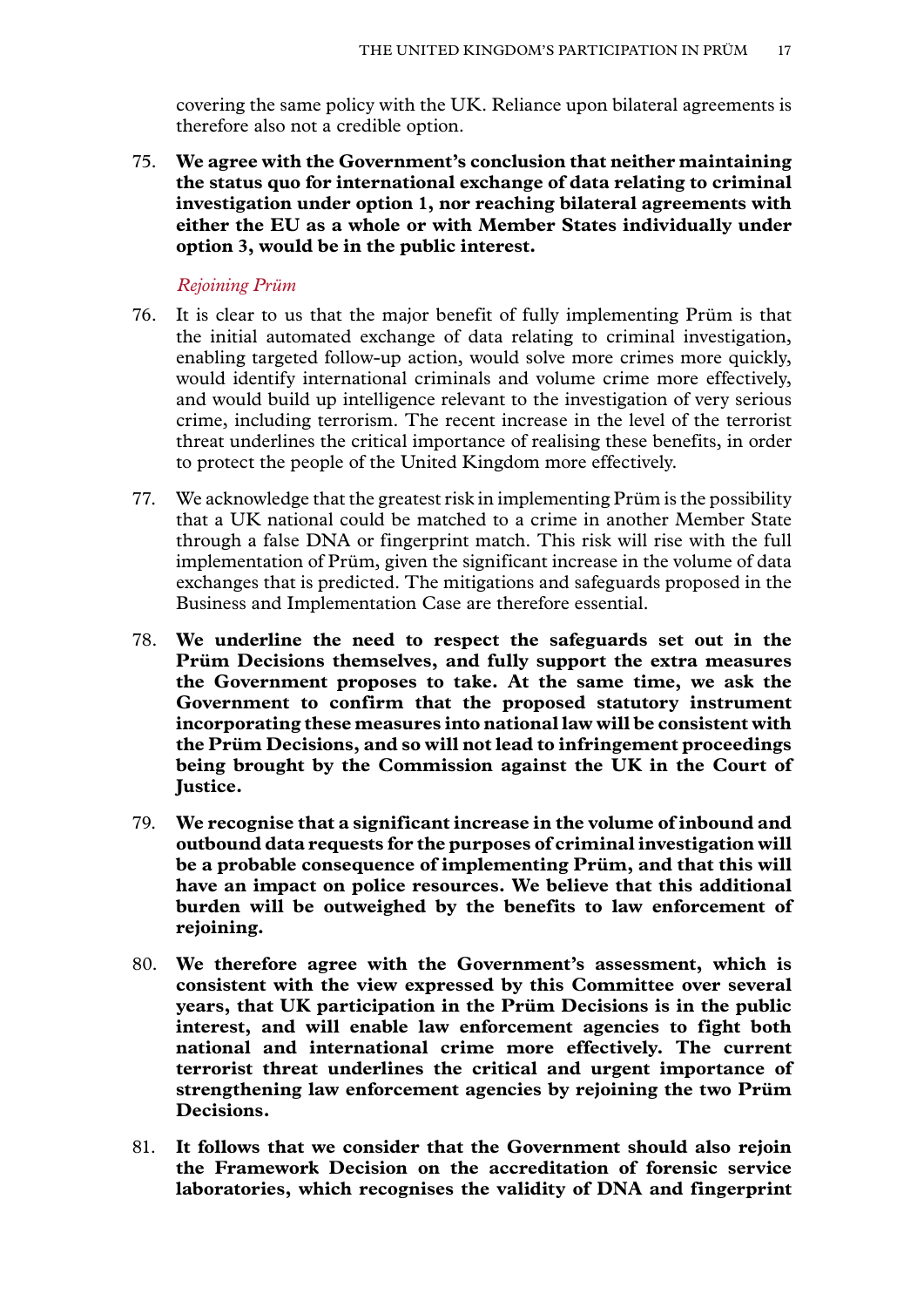**analyses from other Member States and which is necessary for participation in the Prüm Decisions.**

82. **We accordingly recommend to the House that it endorse the Government's proposal that the United Kingdom should rejoin the Prüm Decisions and the related Framework Decision on the accreditation of forensic service laboratories.**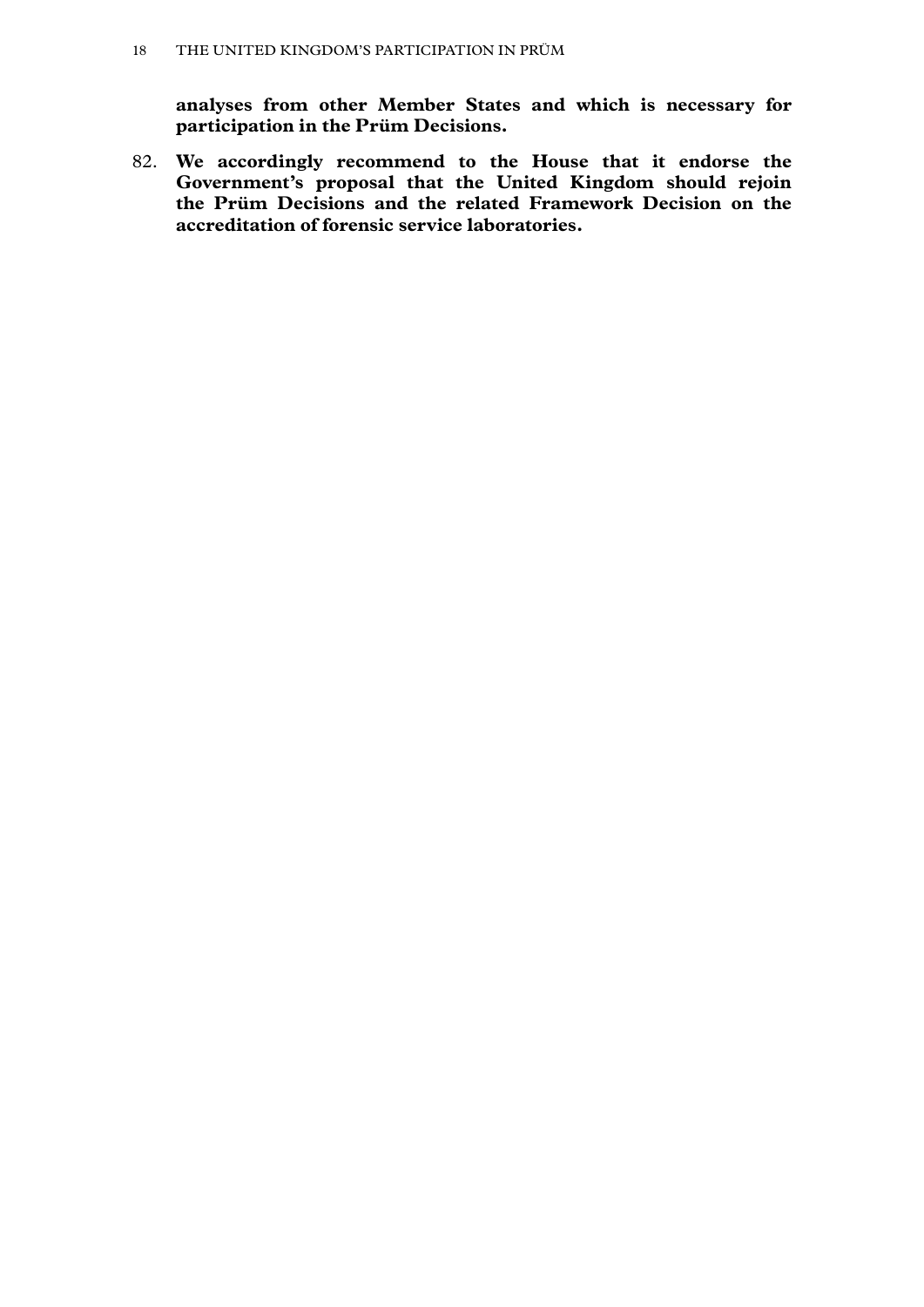# <span id="page-20-0"></span>**Appendix 1: LIST OF MEMBERS AND DECLARATIONS OF INTEREST**

#### **Members**

Lord Condon Lord Cormack Lord Faulkner of Worcester Baroness Janke Lord Jay of Ewelme Baroness Pinnock Baroness Prashar (Chairman) Baroness Massey of Darwen Lord Morris of Handsworth Lord Ribeiro Lord Soley Lord Wasserman

#### **Declarations of interest**

Lord Condon *No relevant interests* Lord Cormack *No relevant interests* Lord Faulkner of Worcester *No relevant interests* Baroness Janke *No relevant interests* Lord Jay of Ewelme *Vice Chairman, Business for New Europe Member, Senior European Experts Group (an independent group that prepares briefing papers on contemporary European and EU topics)* Baroness Pinnock *No relevant interests* Baroness Prashar (Chairman) *No relevant interests* Baroness Massey of Darwen *No relevant interests* Lord Morris of Handsworth *No relevant interests* Lord Ribeiro *No relevant interests* Lord Soley *No relevant interests* Lord Wasserman *Strategic Adviser to Safety and Graphics Business Group, 3M United Kingdom plc, a company which has supplied automatic fingerprint identification to the EU*

The report was approved by the Chairman of the EU Select Committee, Lord Boswell of Aynho, as authorised under paragraph 11.55 of the *Companion to the Standing Orders and Guide to the Proceedings of the House of Lords (2015 edition).*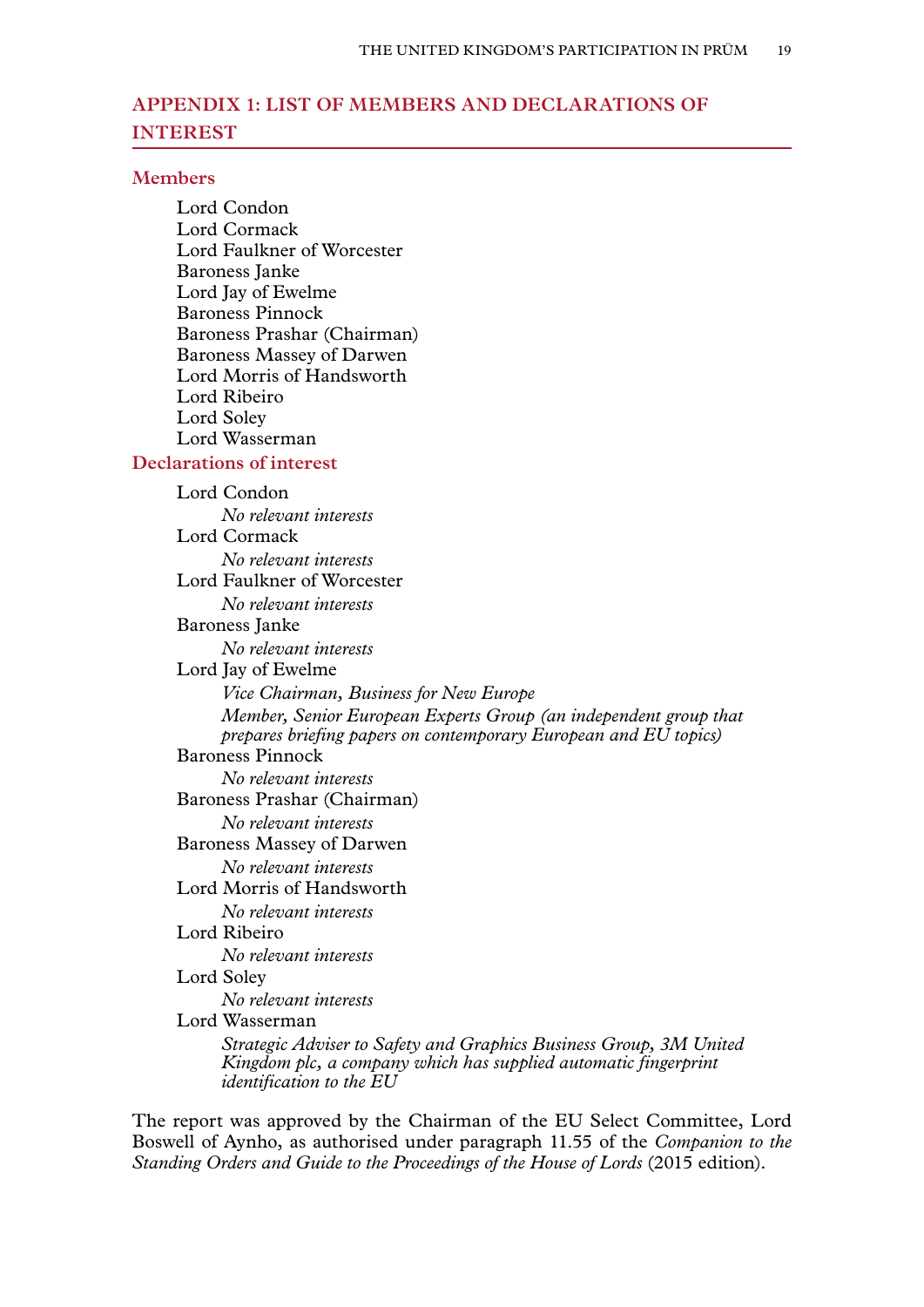A full list of Members' interest can be found in the Register of Lords Interests [http://www.parliament.uk/mps-lords-and-offices/standards-and-interests/](http://www.parliament.uk/mps-lords-and-offices/standards-and-interests/register-of-lords-interests/) [register-of-lords-interests/](http://www.parliament.uk/mps-lords-and-offices/standards-and-interests/register-of-lords-interests/)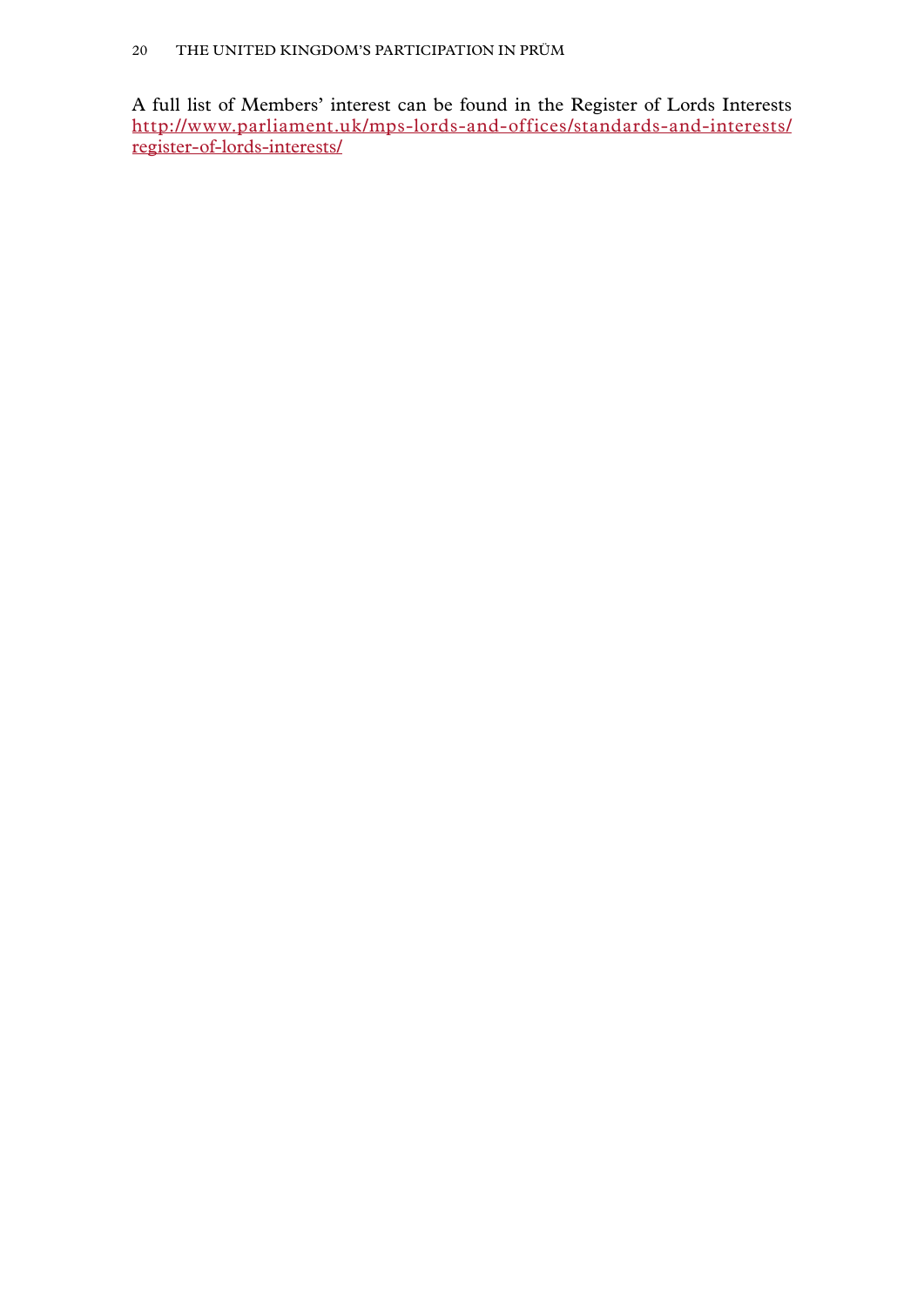# <span id="page-22-0"></span>**Appendix 2: DRAFT STATUTORY INSTRUMENT IMPLEMENTING THE PRÜM DECISIONS**

The following draft statutory instrument is taken from Annex J of the Business and Implementation Case.

**Draft legislation for the purposes of Council Decision 2008/615/JHA and Council Framework Decision 2009/905/JHA31**

*Part 1: General*

*Interpretation*

1. In these [Regulations]—

"convicted" includes—

- (a) in England and Wales, the circumstances covered by section 65B of the Police and Criminal Evidence Act 1984 Act; and
- (b) in Northern Ireland, the circumstances covered by article 53B of the Police and Criminal Evidence (Northern Ireland) Order 1989<sup>32</sup>;

"dactyloscopic data" means any image of a fingerprint or palm print, including an image of a latent fingerprint or palm print, and including templates of such images;

"DNA-profile" has the meaning given by section 65 of the Police and Criminal Evidence Act 1984;

"forensic service provider" means any person that carries out any laboratory activity at the request of a person responsible for the prevention, detection or investigation of criminal offences;

"laboratory activity" means any measure taken in a laboratory when locating and recovering traces of DNA or dactyloscopic data on items, as well as developing, analysing and interpreting forensic evidence, with a view to providing expert opinions or exchanging forensic evidence with another member State;

"latent" means any fingerprint or palm print that through processing has been made visible for the purpose of creating an image;

"loci" means any set of identification characteristics of the non-coding part of an analysed human DNA sample, being the particular molecular structure at the various DNA locations;

"non-coding part of an analysed human DNA sample" means chromosome regions not genetically expressed, being those regions not known to provide for any functional properties of an organism;

"personal data" has the meaning given by section 1 of the Data Protection Act 1998;

"recordable offence" has the meaning—

<sup>31</sup> As noted in the Business and Implementation Case, there may also need to be further legislation or amendments to this draft legislation to fully capture these safeguards and forensic service provider requirements in relation to Northern Ireland and Scotland

<sup>32</sup> Not yet commenced.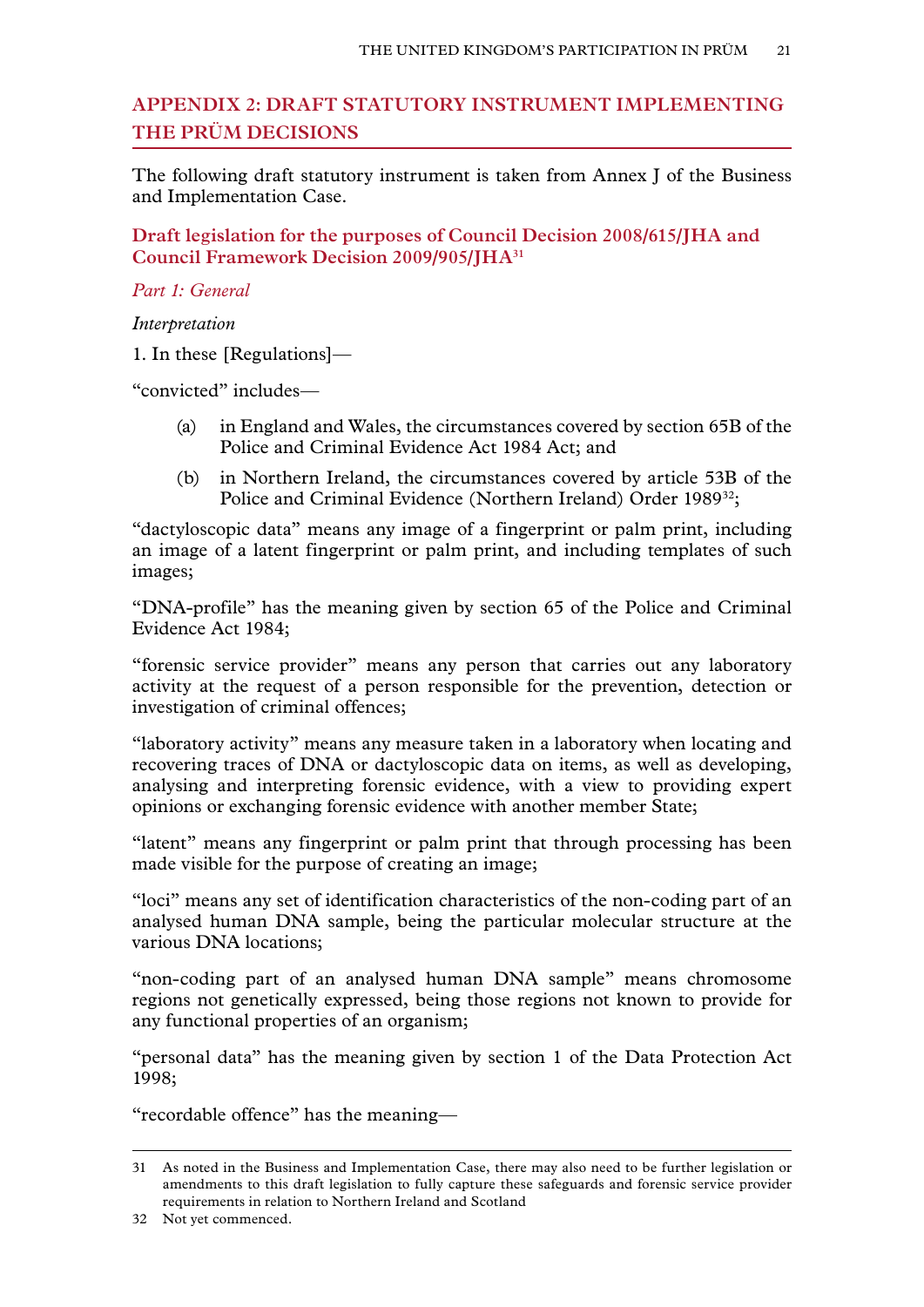- (a) in England and Wales, given by section 118 of the Police and Criminal Evidence Act 1984;
- (b) in Northern Ireland, given by article 2 of the Police and Criminal Evidence (Northern Ireland) Order 1989;

"reference DNA-profile" means any DNA-profile of an identified person;

"result of a laboratory activity" means any analytical output and any directly associated interpretation of such output;

"UKAS" means the United Kingdom Accreditation Service within the meaning of regulation 2(1) of the Accreditation Regulations 2009;

"unidentified DNA-profile" means any DNA-profile collected during the investigation of a criminal offence and belonging to a person not yet identified; and

"Union accredited forensic service provider" means any forensic service provider in any other member State accredited in accordance with Article 4 of Council Framework Decision 2009/905/JHA of 30 November 2009 on Accreditation of forensic service providers carrying out laboratory activities.

# *Part 2: Data Protection under Council Decision 2008/615/JHA*

# *Scope of searches under Council Decision 2008/615/JHA*

2. When, in accordance with Articles 3, 4 or 9 of Council Decision 2008/615/ JHA, a member State searches or compares any DNA-profile or dactyloscopic data it holds against DNA-profiles or dactyloscopic data held by the United Kingdom, the national unit must ensure that those searches or comparisons are only against—

- (a) unidentified DNA-profiles;
- (b) reference DNA-profiles relating to persons who have been convicted of a recordable offence; and
- (c) dactyloscopic data relating to persons who have been convicted of a recordable offence.

# *Provision of personal data following a DNA-profile match*

3.—(1) Subject to paragraphs (2) to (4), where, pursuant to a search or comparison made by a member State under Articles 3 or 4 of Council Decision 2008/615/ JHA, a match is shown between any DNA-profile held by that member State and any DNA-profile held by the United Kingdom, the national unit may provide the personal data it holds relating to the matched DNA-profile to the member State that made the search or comparison.

(2) The national unit must not provide the personal data where—

- (a) the member State that made the search or comparison has not requested the personal data relating to the matched DNA-profile;
- (b) the matched DNA-profile does not include ten or more matching loci;
- (c) the personal data relates to a person aged under 18, unless the request for the personal data is received by the national unit following a formal request for mutual legal assistance to the United Kingdom Central Authority for the Exchange of Criminal Records; or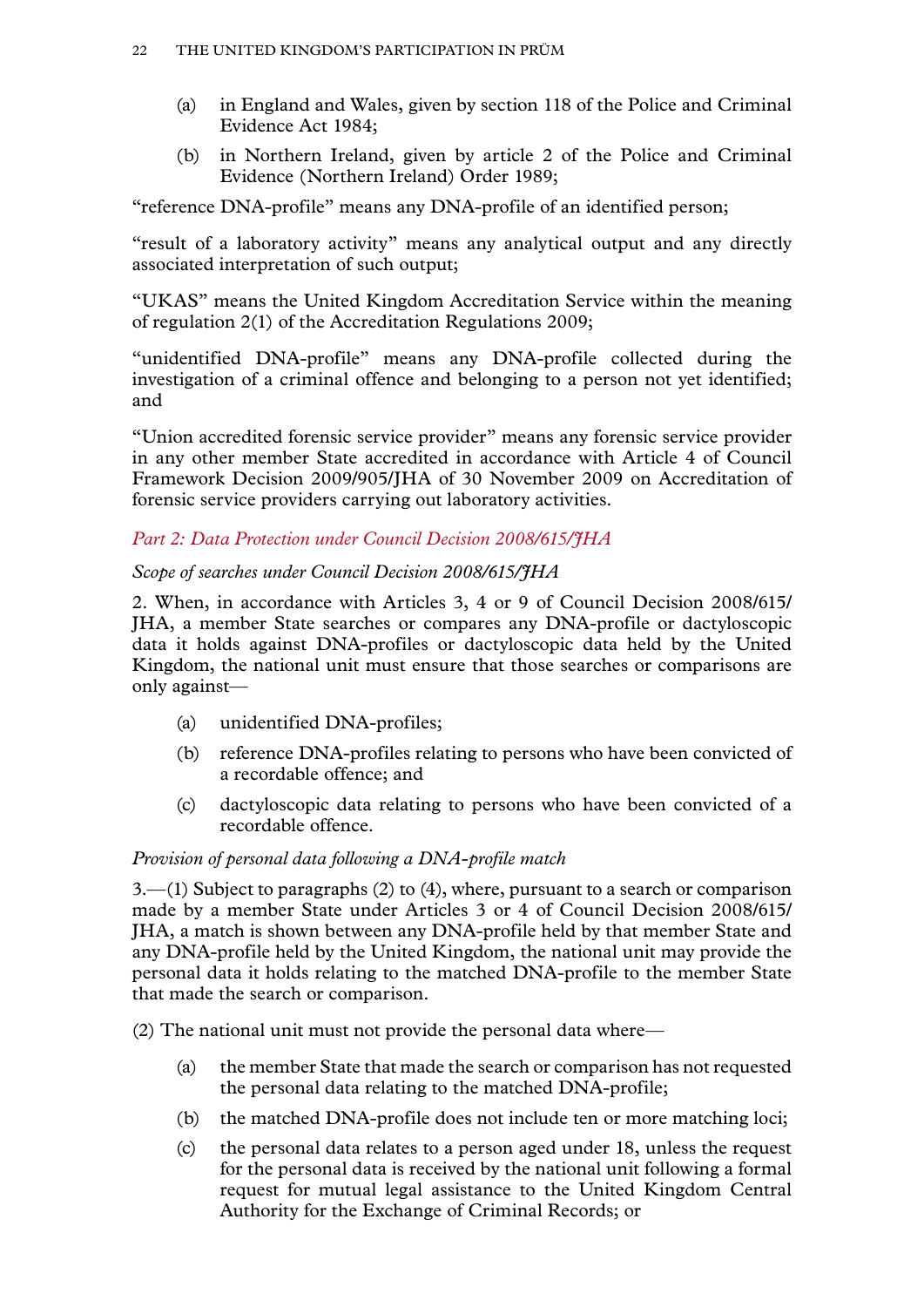(d) subject to paragraphs (3) and (4), both the DNA-profile held by the member State and the DNA-profile held by the United Kingdom are reference DNA-profiles.

(3) In the circumstances set out in paragraph 2(d), the national unit may, unless one or more of paragraphs 2(a) to (c) applies, request that the member State requesting the personal data provides dactyloscopic data for the person to whom the reference DNA-profile relates.

(4) Where—

- (a) the member State requesting the personal data provides dactyloscopic data in response to a request under paragraph (3); and
- (b) there is a match with dactyloscopic data held by the United Kingdom;

the national unit may, subject to paragraph (2)(c), provide the personal data it holds relating to the matched dactyloscopic data.

#### *Provision of personal data following a dactyloscopic data match*

4.—(1) Subject to paragraph (2), where, pursuant to a search made by a member State under Article 9 of Council Decision 2008/615/JHA, a match is shown between any dactyloscopic data held by that member State and any dactyloscopic data held by the United Kingdom, the national unit may provide the personal data it holds relating to the matched dactyloscopic data to the member State that made the search.

(2) The national unit must not provide the personal data it holds relating to the matched dactyloscopic data to the member State that made the search or comparison where—

- (a) the member State that made the search has not requested the personal data relating to the matched dactyloscopic data; or
- (b) the personal data relates to a person aged under 18, unless the request for the personal data is received by the national unit following a formal request for mutual legal assistance to the United Kingdom Central Authority for the Exchange of Criminal Records.

#### *Part 3: Accreditation of Forensic Service Providers*

*Scope of provisions relating to forensic providers*

5.—(1) This Part applies to any laboratory activity resulting in:

- (a) a DNA-profile; or
- (b) dactyloscopic data.

(2) Nothing in this Part affects rules of evidence.

#### *Accreditation*

6. Any forensic service provider carrying out a laboratory activity must be accredited by UKAS as complying with BS EN ISO/IEC 17025:2005.

#### *Recognition of results*

7. A person responsible for the prevention, detection, or investigation of criminal offences must recognise the result of a laboratory activity provided by a Unionaccredited forensic service provider as being equally reliable as the